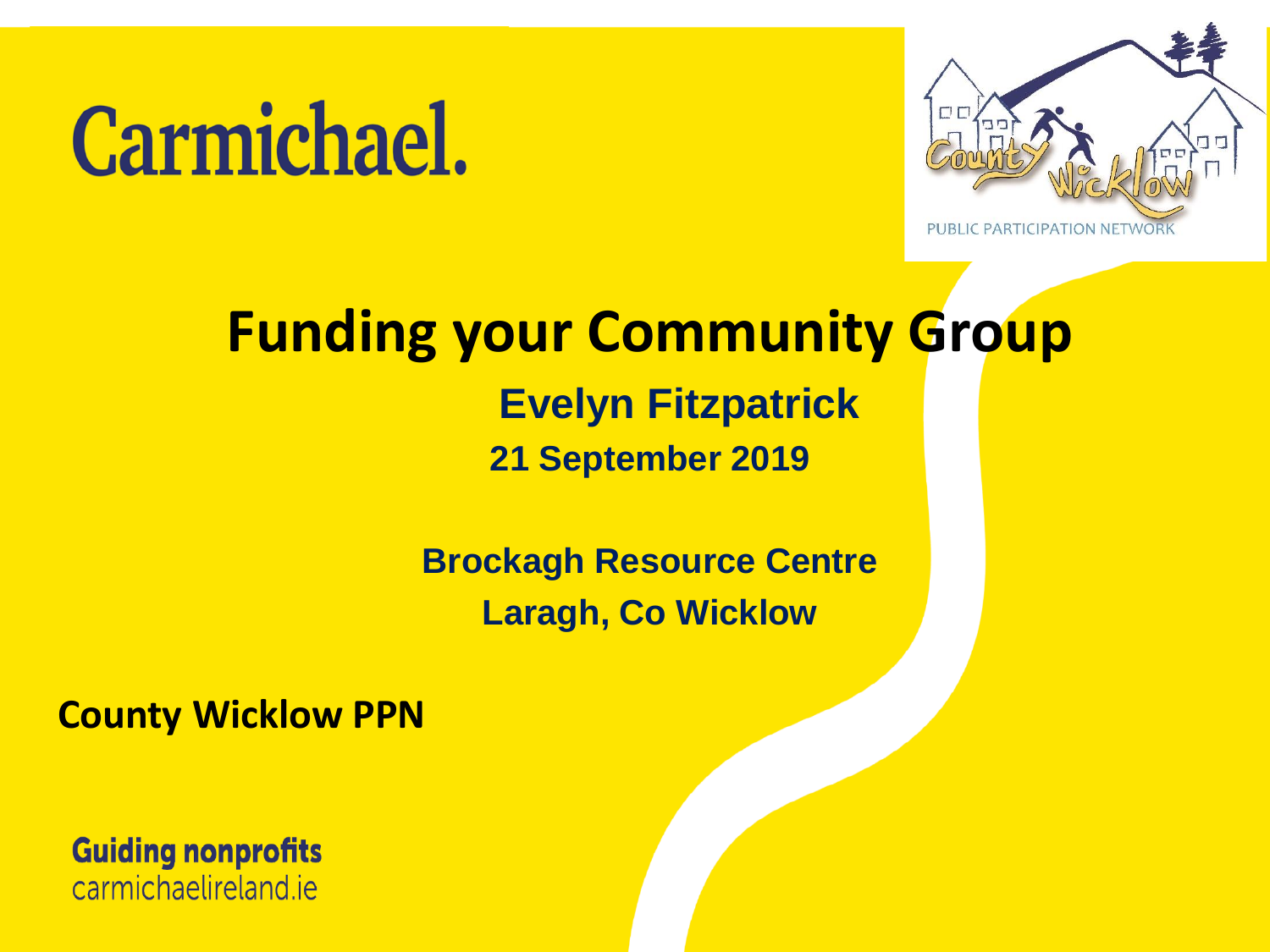### Presentation will cover

- **How to identify sources of Funding**
- **How to succeed in securing Funding**
- **Criteria to complete effective** grant A**pplications**
- **Grant Writing** Process **Ground rules**
- **Look at sample grant application forms**
- How Applications are **assessed**
- **Reporting requirements**
- **How the Grant expenditure is measured – Outcomes**
- Common **Mistakes in making Grant applications**
- How to make A **Case for Support**
- Components of a **Grant Review**
- Preparing a **Budget Plan for a grant application**
- Characteristics of a **Winning Proposal**
- The **Mix** of **Funding received**
- **Why Funders Give** and **Stop Giving**
- **Science** of **Fundraising**
- Regulations, **Governance**, **Research,** Concentration, Team Effort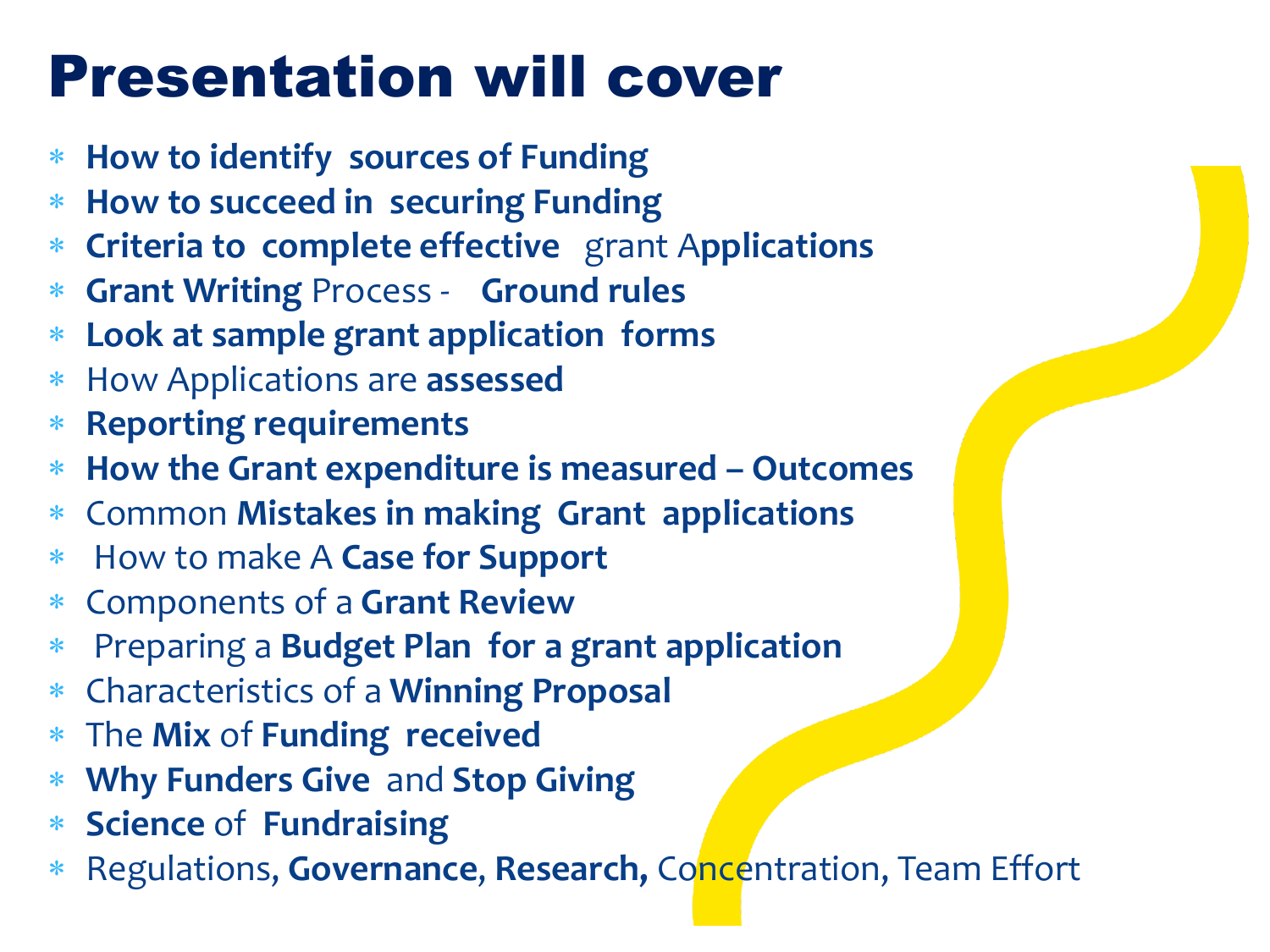### Companies first steps

Develop a **Strategic Fundraising Plan,** to include:

**Vision** –Why does your services exist?

 **Stakeholders** – Who do you serve? How to meet their needs

\* **Mission** – Why fundraise? What is your competitive advantage?

**Strategic Positioning** – How are you different?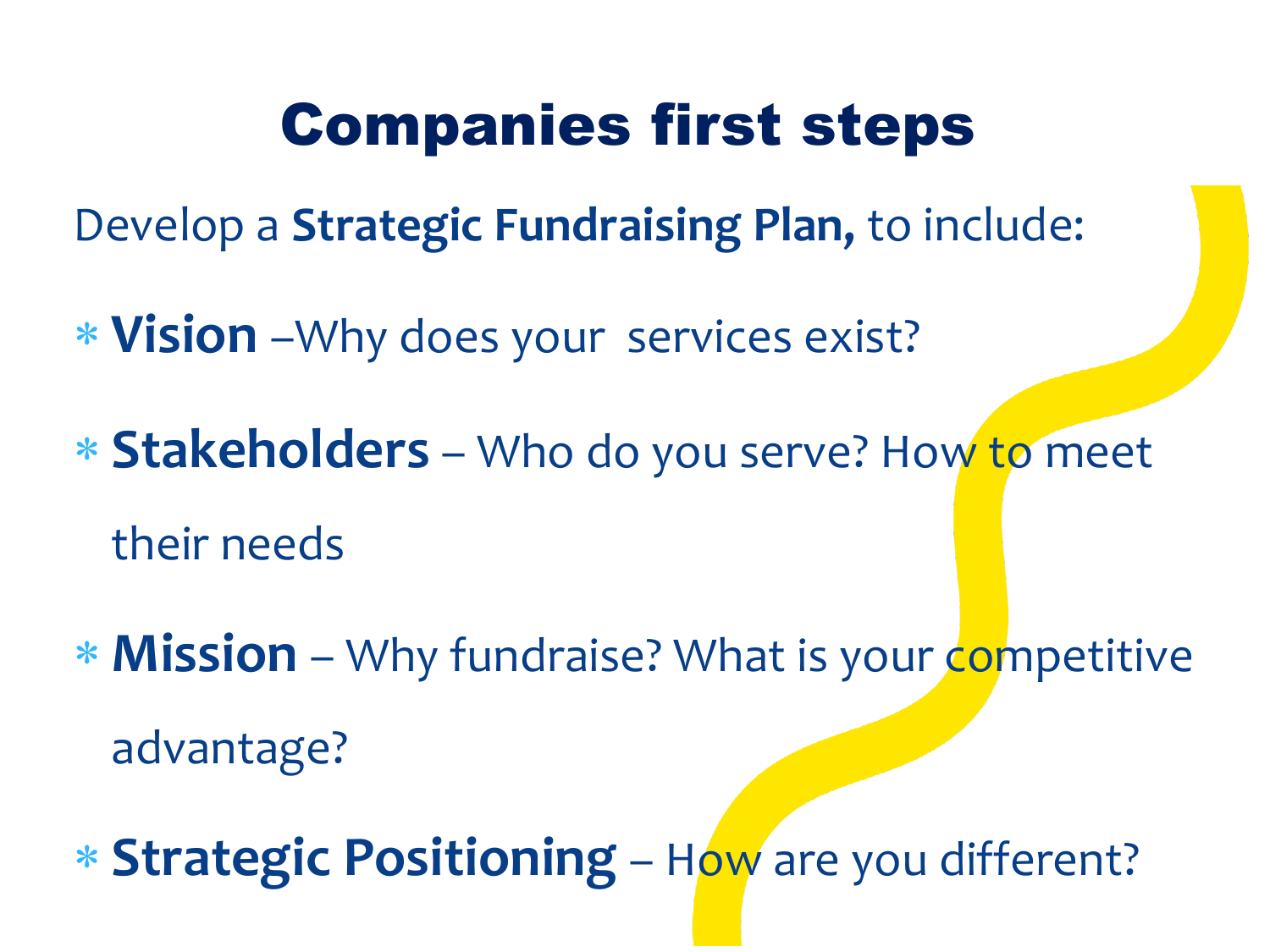## Components of a grant application

- **Introduction Vision Mission Values**
- **Statement of Need:** Reason programme is needed, supported with **statistical information**
- Why organization is the **right candidate** to fulfil need
- **State Objectives** and how to **achieve** them
- **SMART** specific, measurable, achievable, realistic and time sensitive. Be specific and descriptive
- **Who will do What , When , Where** and **How**

Support methods with **research completed** 

- **Evaluation: How Objectives will be achieved.** State **Quantitative vs. Qualitative** methods. **State measures – How- Who- When**
- \* Future Funding After grant ends to show sustainability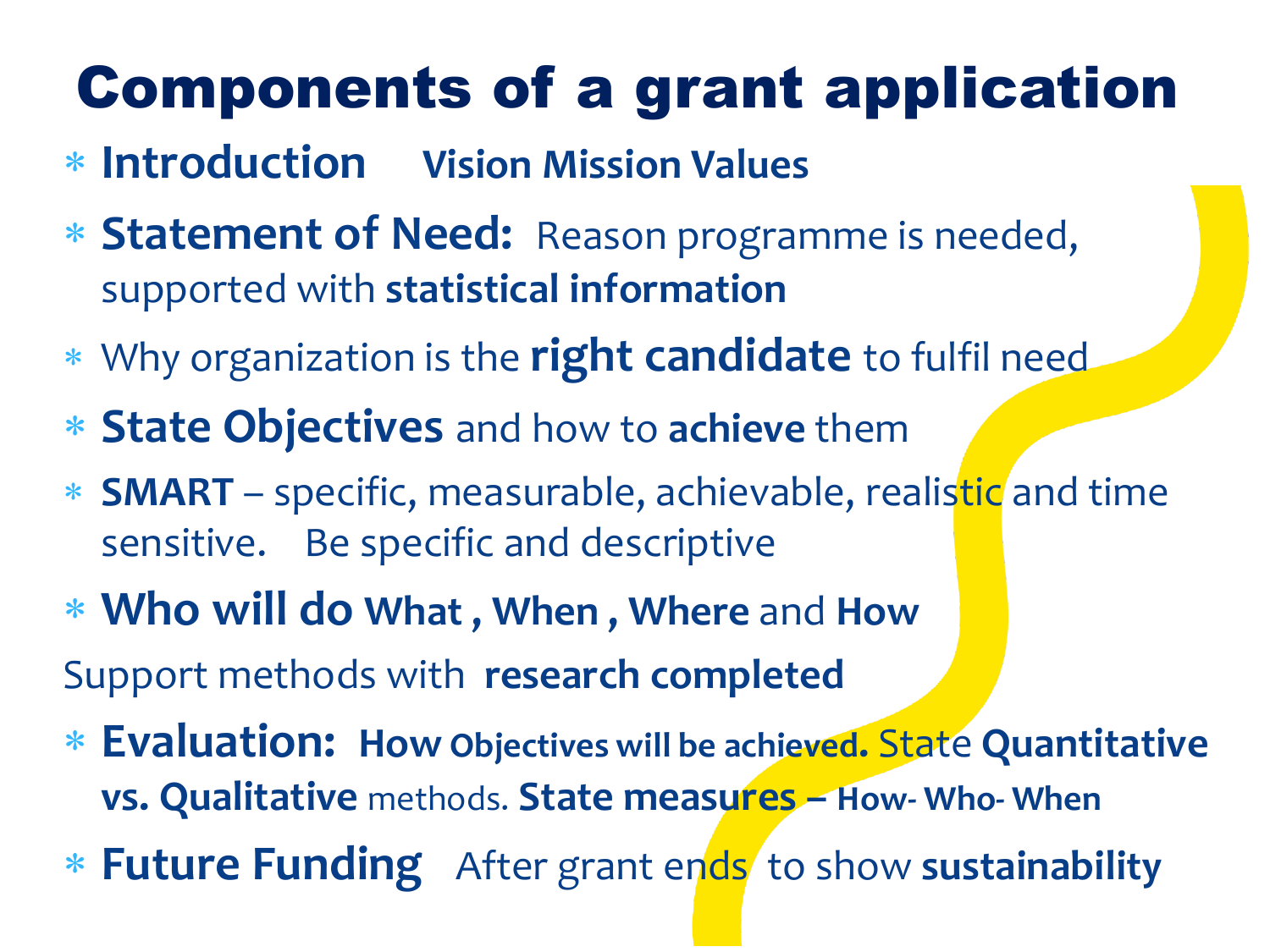#### Components of a grant application contd.

- **Budget** Detailed budget clearly costed for project
- **Programme staff**, Operational costs, Overheads
- **Management Plan** Who will manage programme
- Describe **Board Structure** and **Governance**
- **Conclusion :**
- Restate **why** funds needed and **what** they will **achieve.**
- **Appendices: Support Information**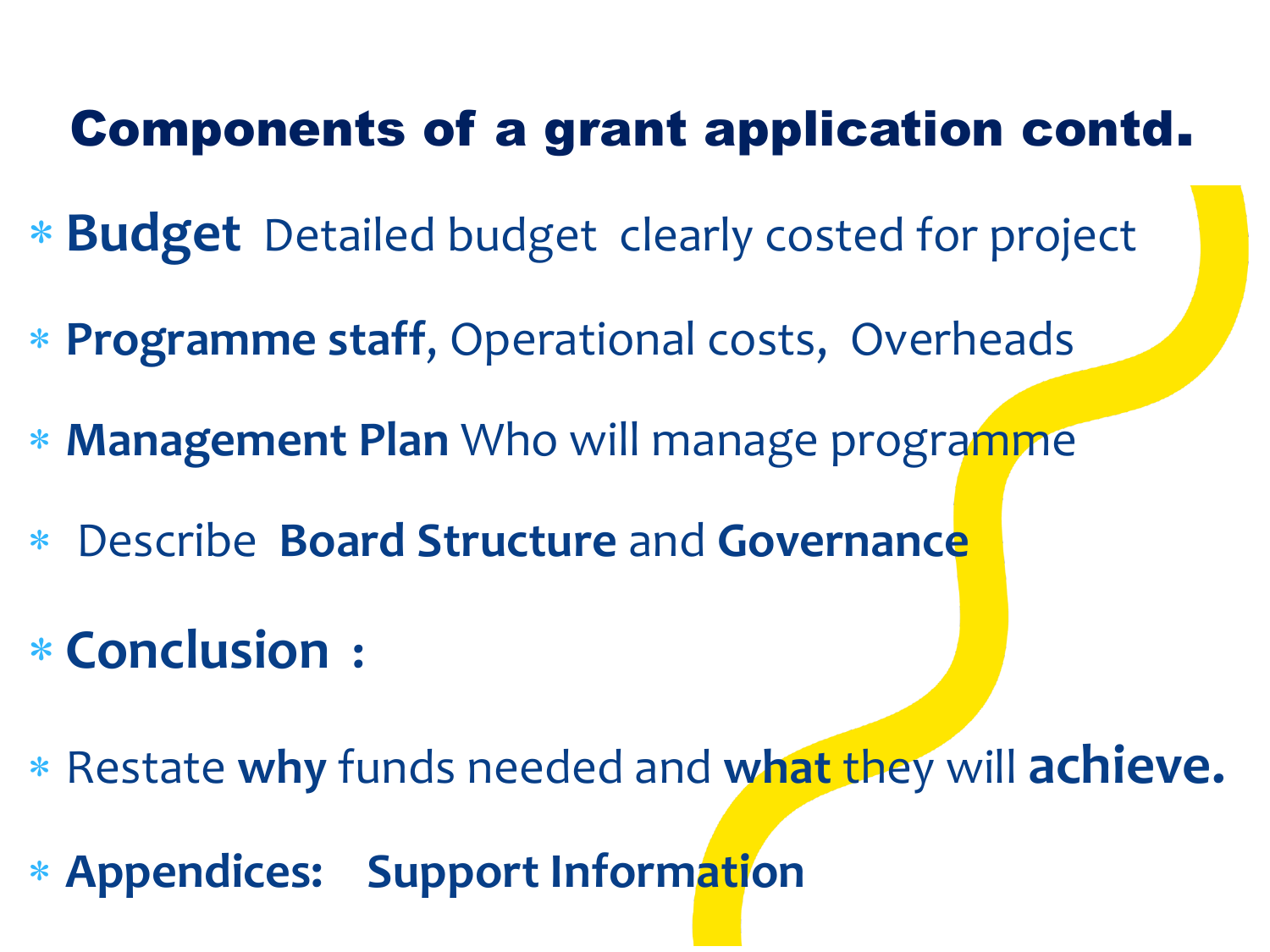### Grant application Ground rules

- **Follow instructions** and don't **divert**
- Be sure you are **able to run the project** before you apply
- Be creative, **promote your service**, but be **truthfu**l
- Show **exact purpose** for grant sought
- State amount required with **Budget/** other Funding
- Provide **Past performance** and **achievements**
- \* Provide Annual report, Audited accounts, Tax clearance cert
- Read **Terms of Reference** and application before filling it in.
- Look **for Preliminary costs** (set up) if a new project
- Demonstrate how you measure **Outcomes and Impacts**
- Look for an **exit strategy**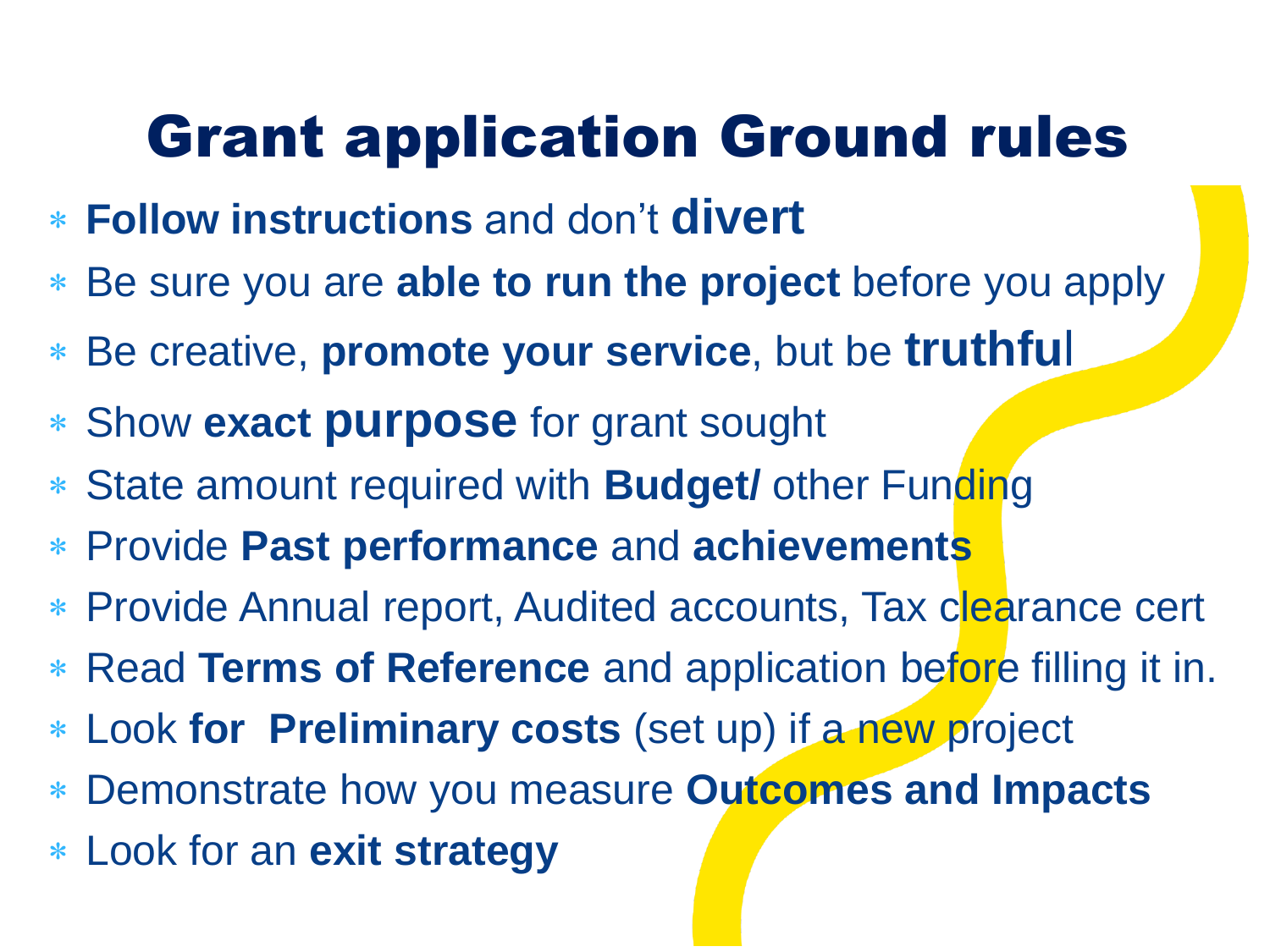**What Fundee's need to Know**. The challenges of Funding

- How to avoid Common **mistakes**
- **Understand Funder's** point of view
- **Prepare** have the basics to hand
- Create **a team effort**
- How to make the **application process** easier
- Have clear **communication, language**-wording
- Make **your case with evidence**
- How to **successfully** complete Grant forms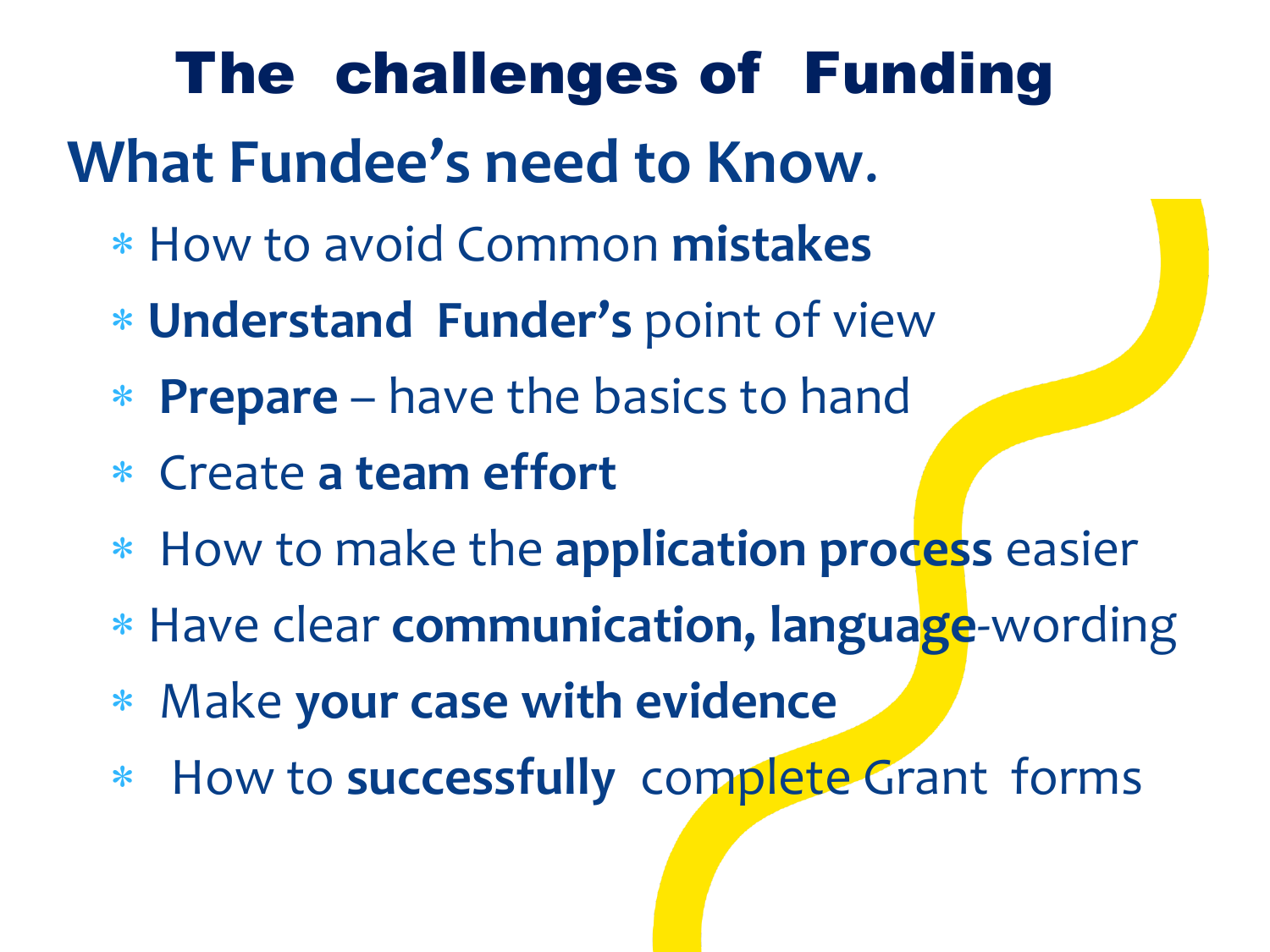### General criteria for application

- What is the **need** for your project
- Why you are the **best placed** to provide this project?
- Demonstrate your **organisation's capacity** for **the undertaking**
- What **model of best practice** are you using Good Governance
- How you apply the model in the project?
- How it addresses the **need for** your **project**?
- Are there **opportunities for collaboration**?
- **What impact** do you expect to have?
- What is your **reach** in the Community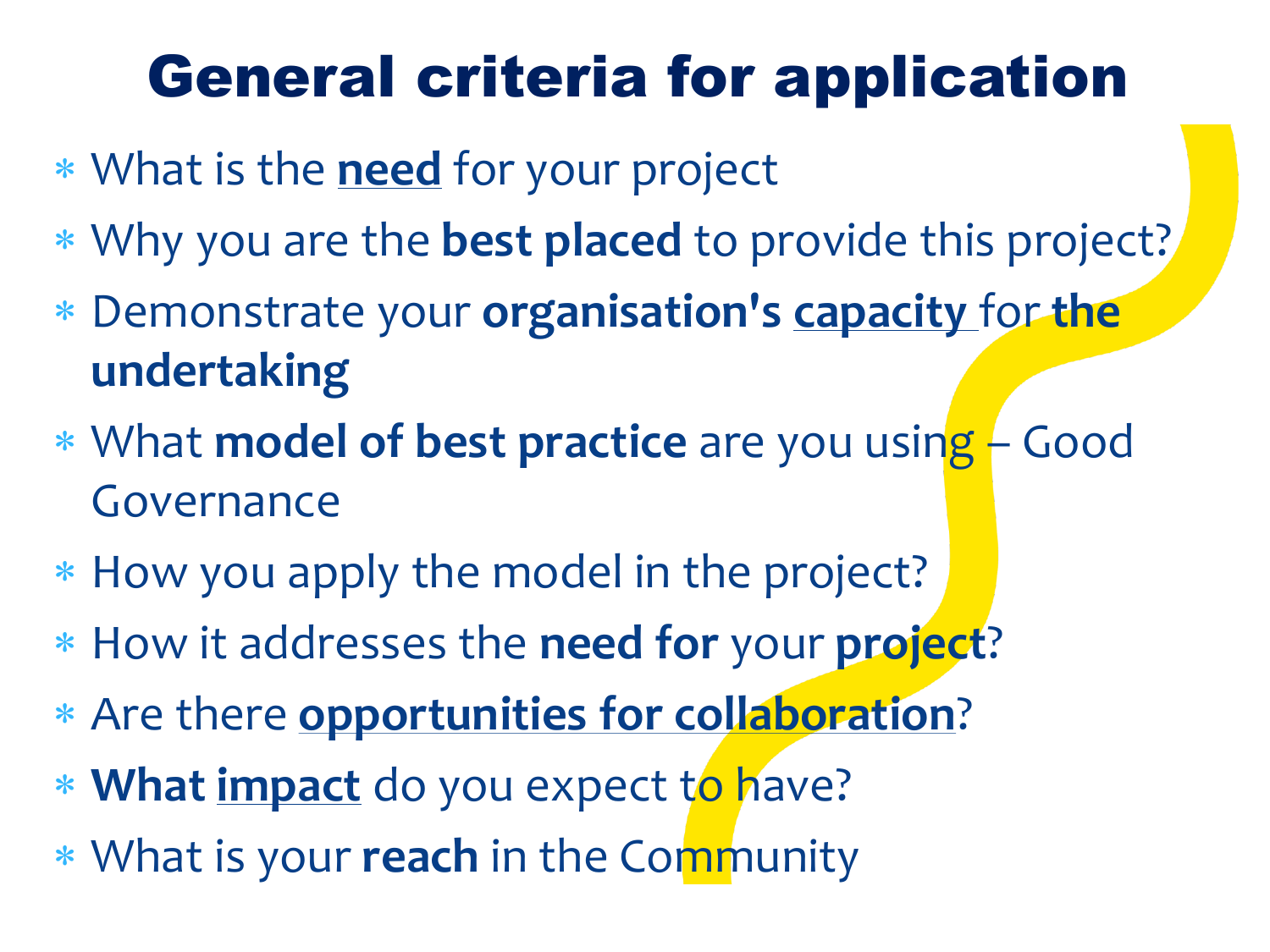#### **Strategic Fit**  General Criteria contd.

- Project must fit the grant making priorities of the Funder
- Project must serve an identified need
- Project must have detailed, **realistic costs** & timescales

**Reach**

- Project has a wide **community reach** –state anticipated **beneficiaries**
- Project has **potentia**l for wider impact within the sector

#### **Best practice**

 Create a model of working that will **provide learning** opportunities **for other groups**

#### **Measurable Results**

- Applicants must **track programme results** throughout the duration of the project
- Applicants must **evaluate their work outcomes**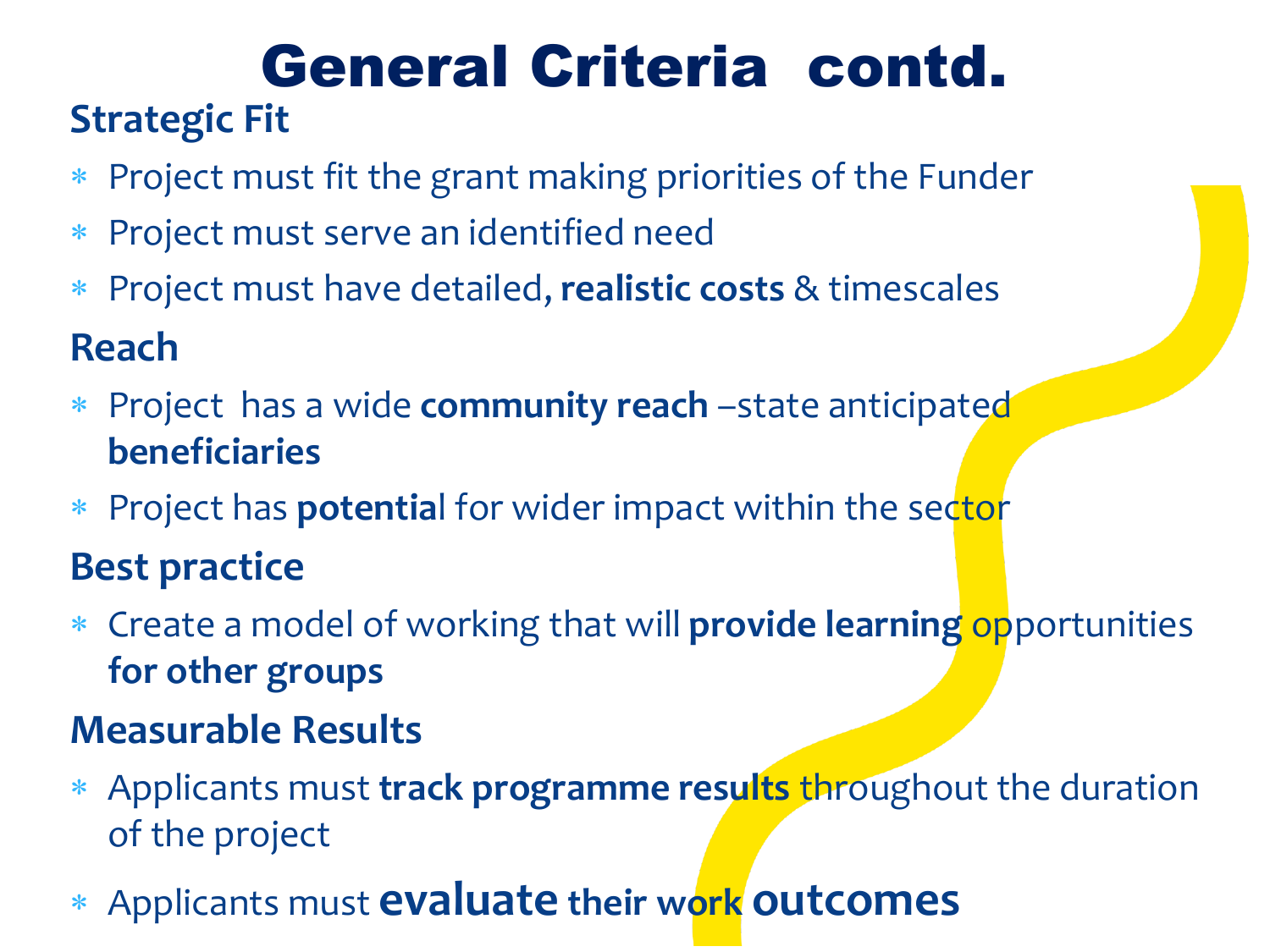#### Practical Steps for Writing Grant Applications

- Show that the grant proposal need is **significant**
- Ensure the application delivers an **answer** to the **stated need**.
- Experience and **ability** should be **apparent** in the **application**
- The **proposal** should show solid **planning** & research
- **Research** the **grant makers**. Know their priorities and **applicant eligibility**
- Ensure your **aims are compatible** with **grant makers**
- Re-check **guidelines** before completing application
- Some Grant applications are completed on line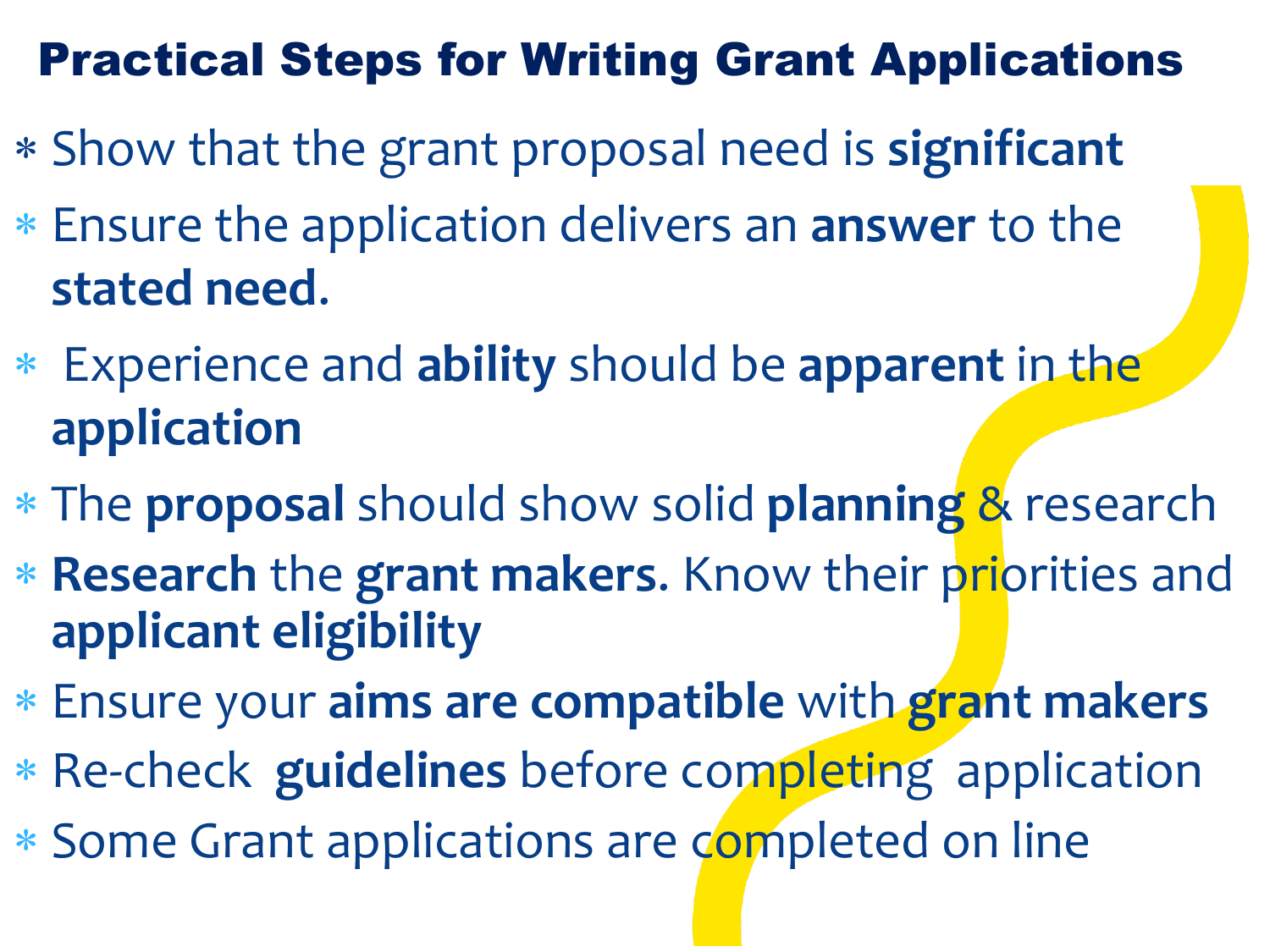#### Practical steps writing grant applications Contd.

- Ensure **the proposal is complete**, an appropriate length and includes all required **attachments (meet word count)**
- Ensure that the **organisation's needs** and objectives are clearly and **concisely** written
- Cover all important criteria:
	- project **purpose, feasibility**, community need, funds needed, applicant accountability and **competence**
- Answer the **key questions** on the proposal checklist (provided with grant application forms)
- Demonstrate a commitment to **equal opportunity**
- Demonstrate the project expected **Outcomes**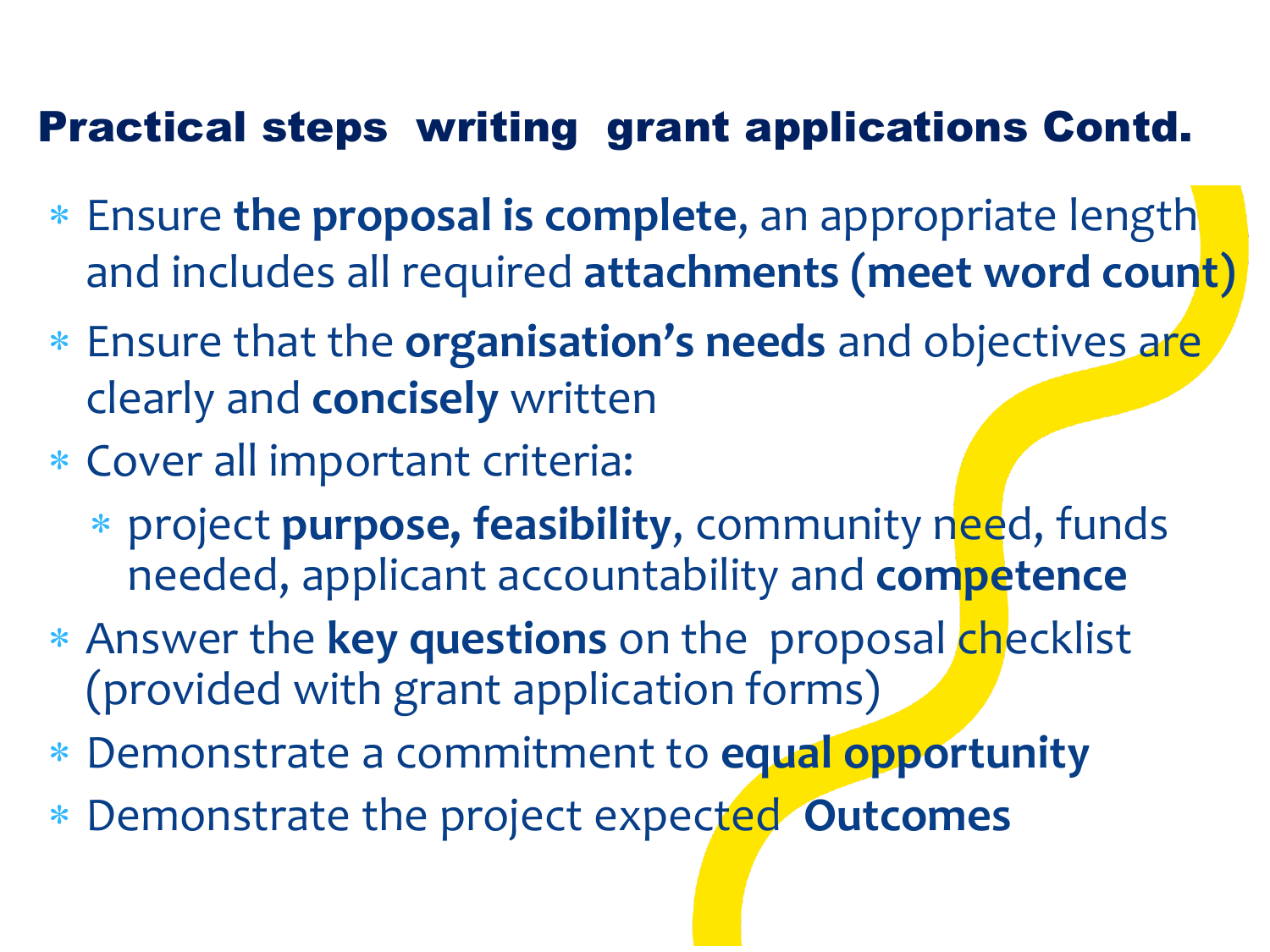### American tip on CALM & BUSY

#### **CALM means**

You are being **Collaborative, Agile, Logical,**  and **Methodical**

### **BUSY means:**

Letting yourself be **Bogus, Unrealistic, Sidestepping, and Yoked.**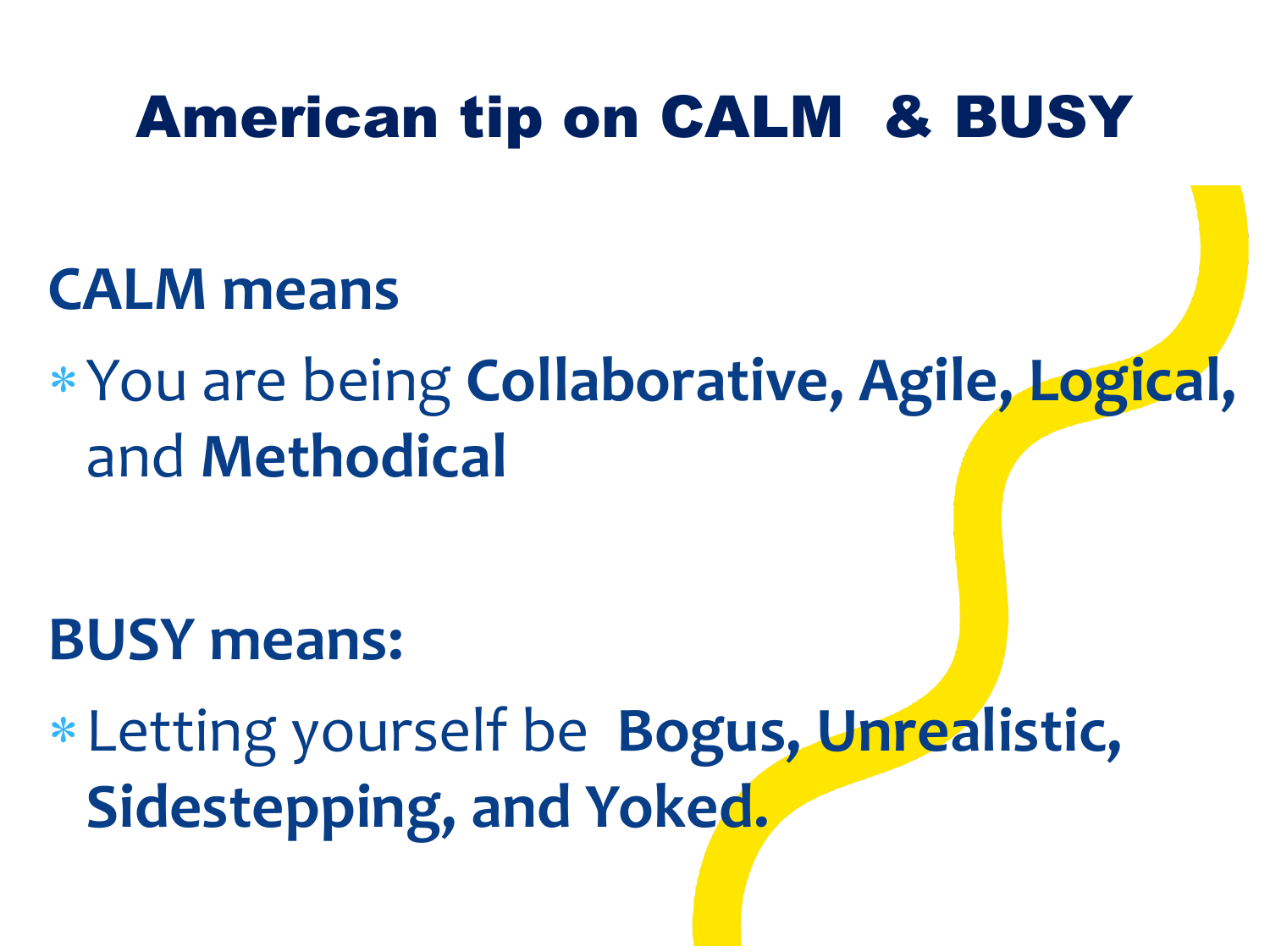#### Understand Outputs Outcomes & Impacts

- **Outputs:** What and how much gets produced or delivered (usually expressed in quantitative measures)
- **Outcomes**: The difference made. What are the short and medium term benefits of the activity?
- **Impact:** Long term benefits or change achieved
- Develop an **evaluation plan** that is **measurable**
- \* Keep it clear and simple. Have a sustainability Plan when Grant ends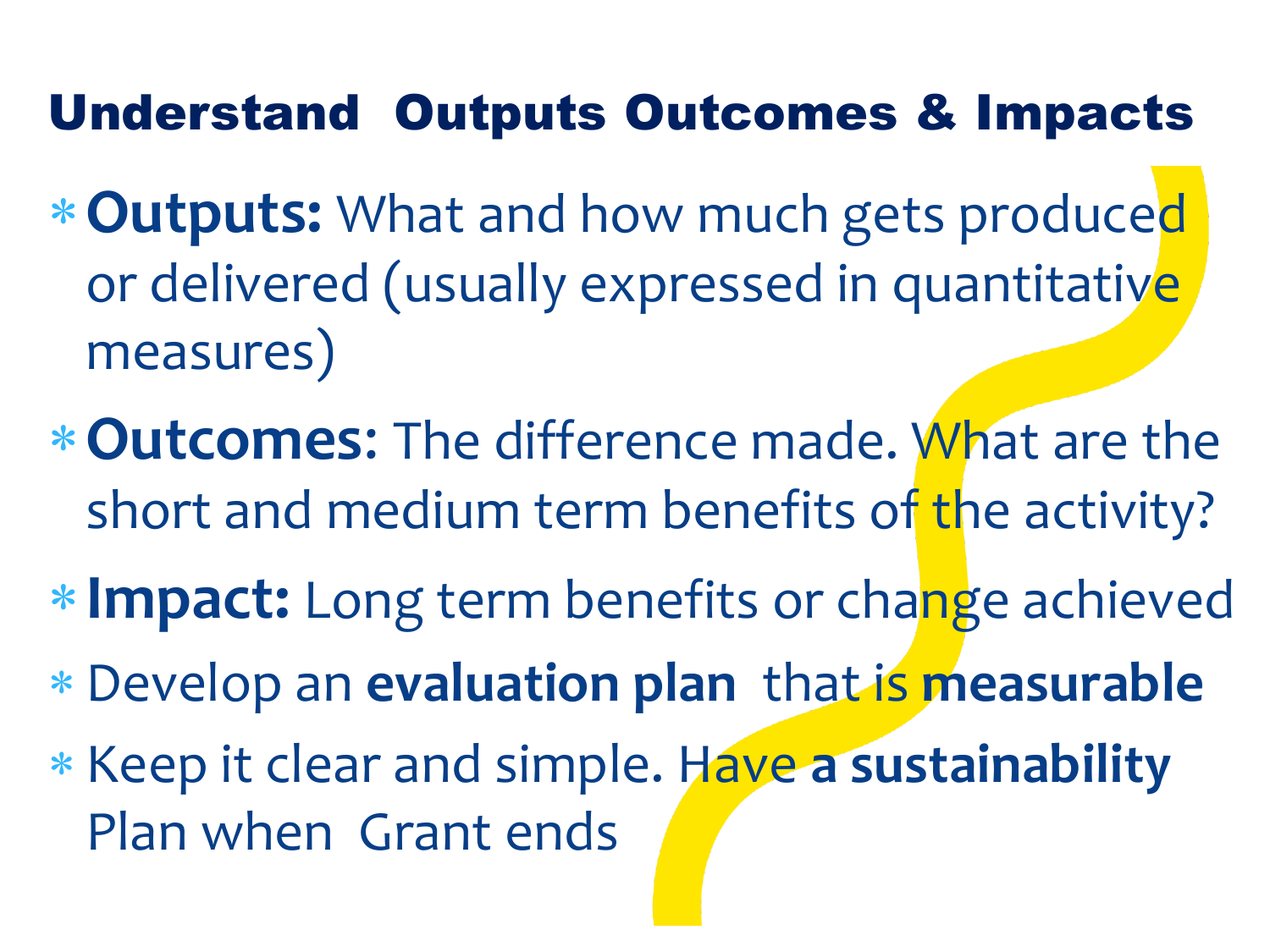#### How to Monitor and Evaluate Projects

- What **information** will you collect for activities, **outputs** and **impacts** (measurable)
- How will you **measure progress** towards meeting **aims** and **outcomes**
- **How often** will you **evaluate** the project
- **Who** will conduct the **evaluations**
- How will you **use the evaluation results**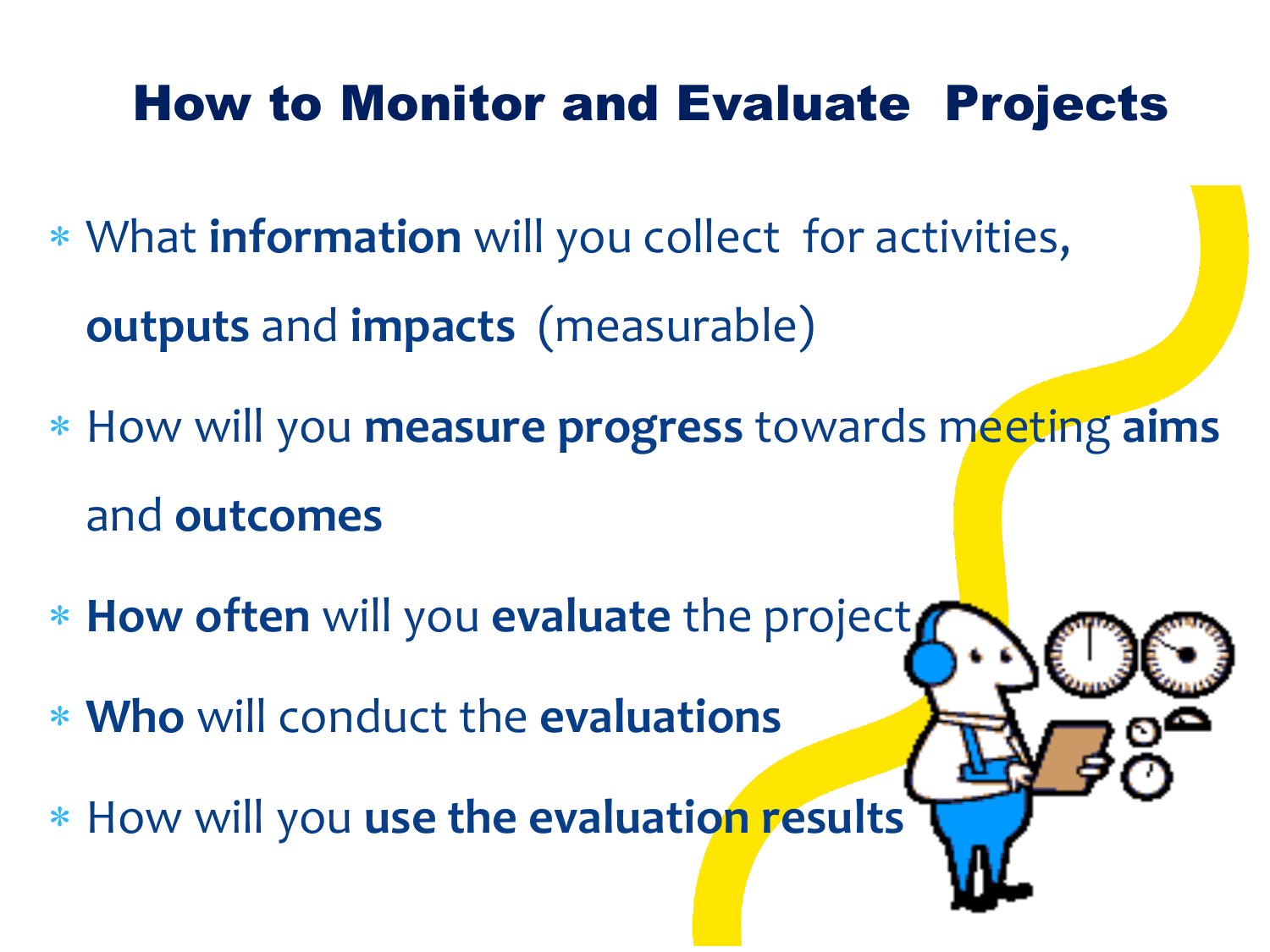## An Outcome report Guide

- **How many people benefited** directly or indirectly from this grant
- **What is different** in **people's lives as a result**
- Provide a **breakdown** of all the costs involved
- What were the highlights of the project
- What were the **key lessons learned**
- \* Provide other relevant information; photos, videos, booklets , newsletters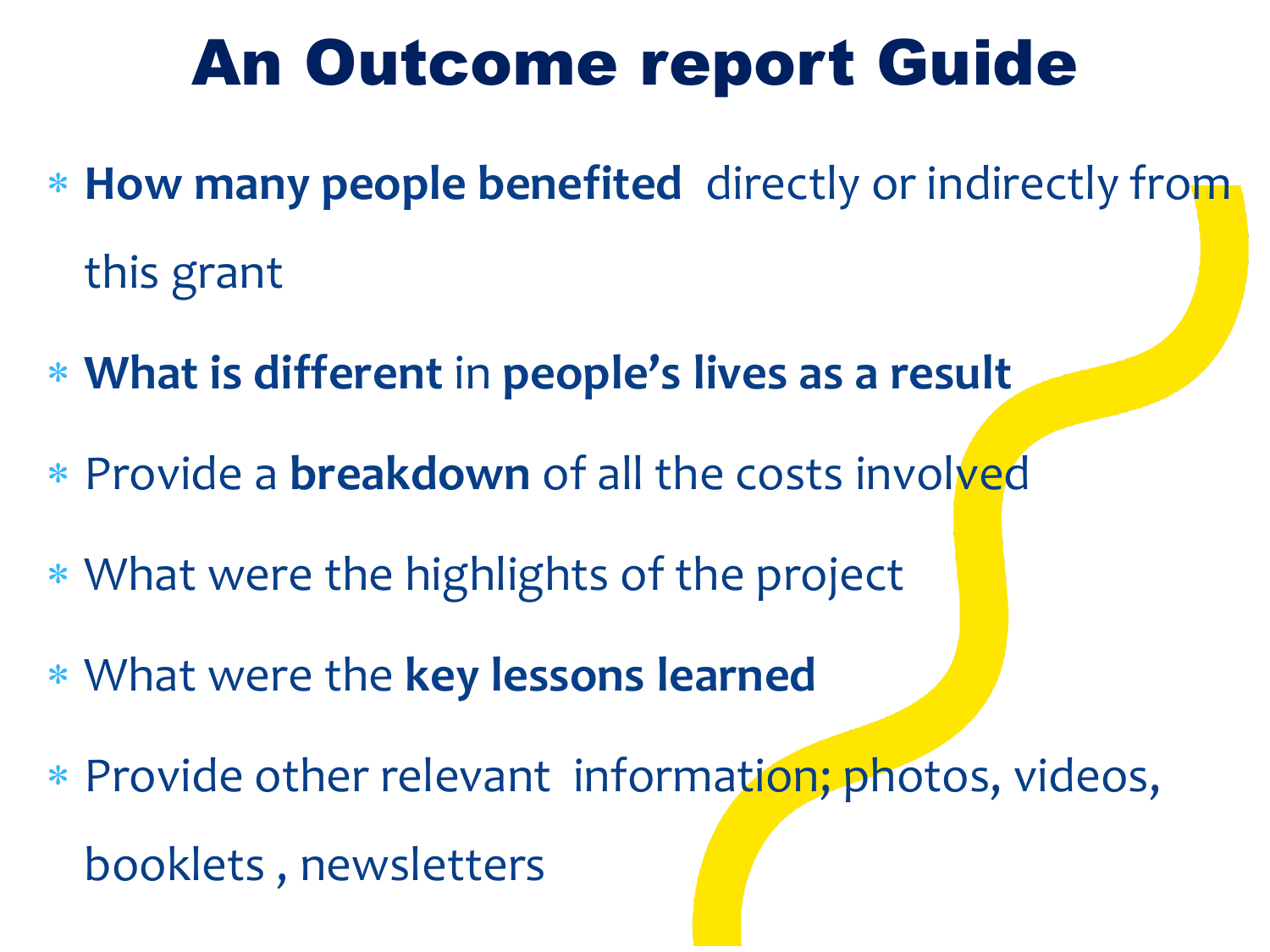#### Reporting Requirements to Grant Body

- Organisations in receipt of a grant will be required to provide **Outcome Reports** (after six months), A Foundation will also require the mention of the grant **in annual reports**, accounts and any publications
- The Grants staff undertake **Evaluation visits** to grantees on an annual basis. Your co-operation is requested, if you are selected for a visit.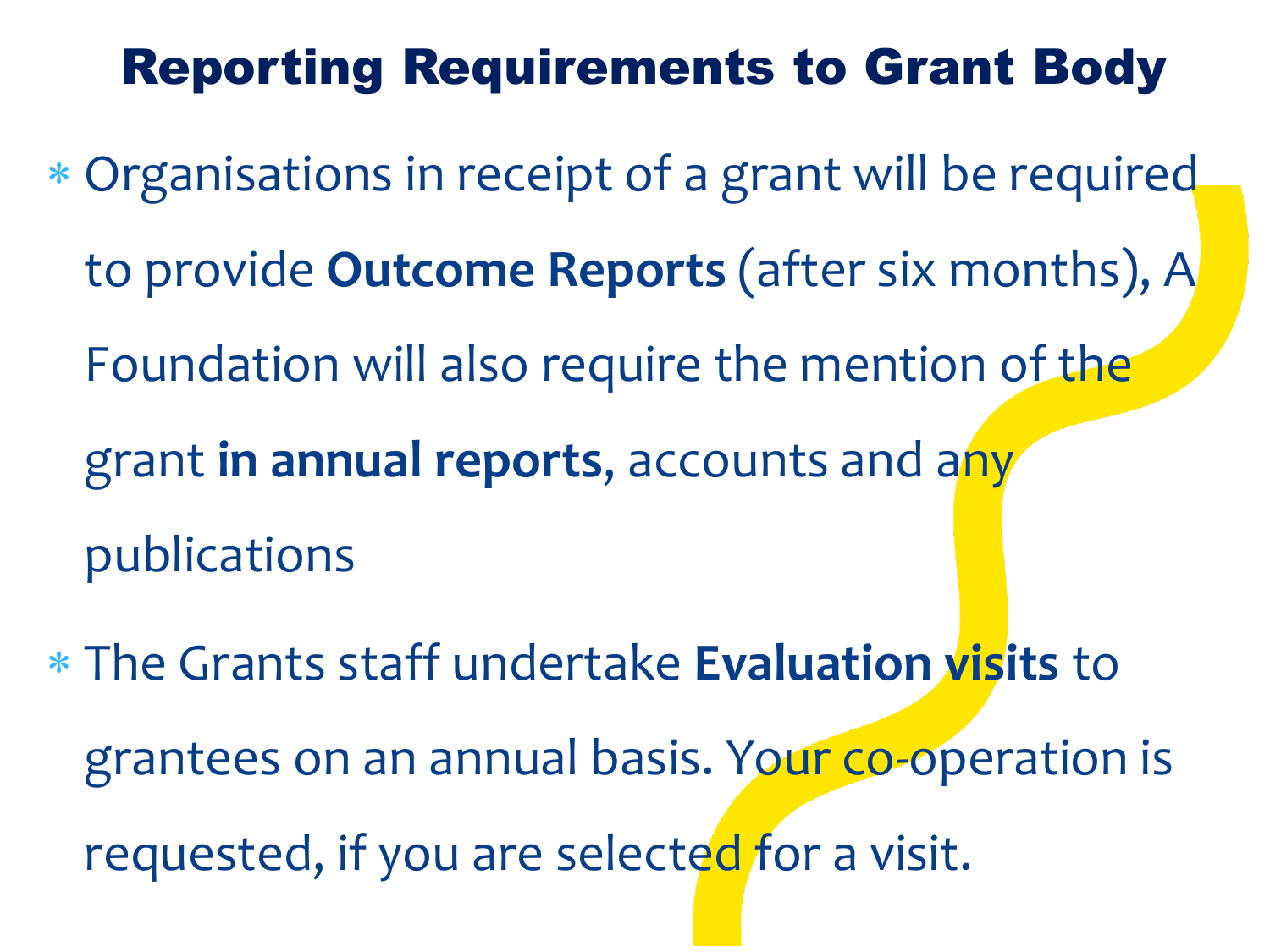### Why Grant / Fundraising Applications fail

- All the **information** required was **not provided**
- Did not provide **purpose** for which **grant** was sought
- Proper **Budgets** not provided
- The applicant was **not eligible.**
- **Projects** were **poorly** planned.
- **Failed** to demonstrate that the **criteria was met.**
- Applicant **misses** the **deadline.**
- The form was **incomplete** or **illegible.**
- The supporting documents were **inaccurate,** out-of-date, **contradict** the application form or not enclosed.
- \* No monitoring or evaluation
- The applicant was **asking** for **too much**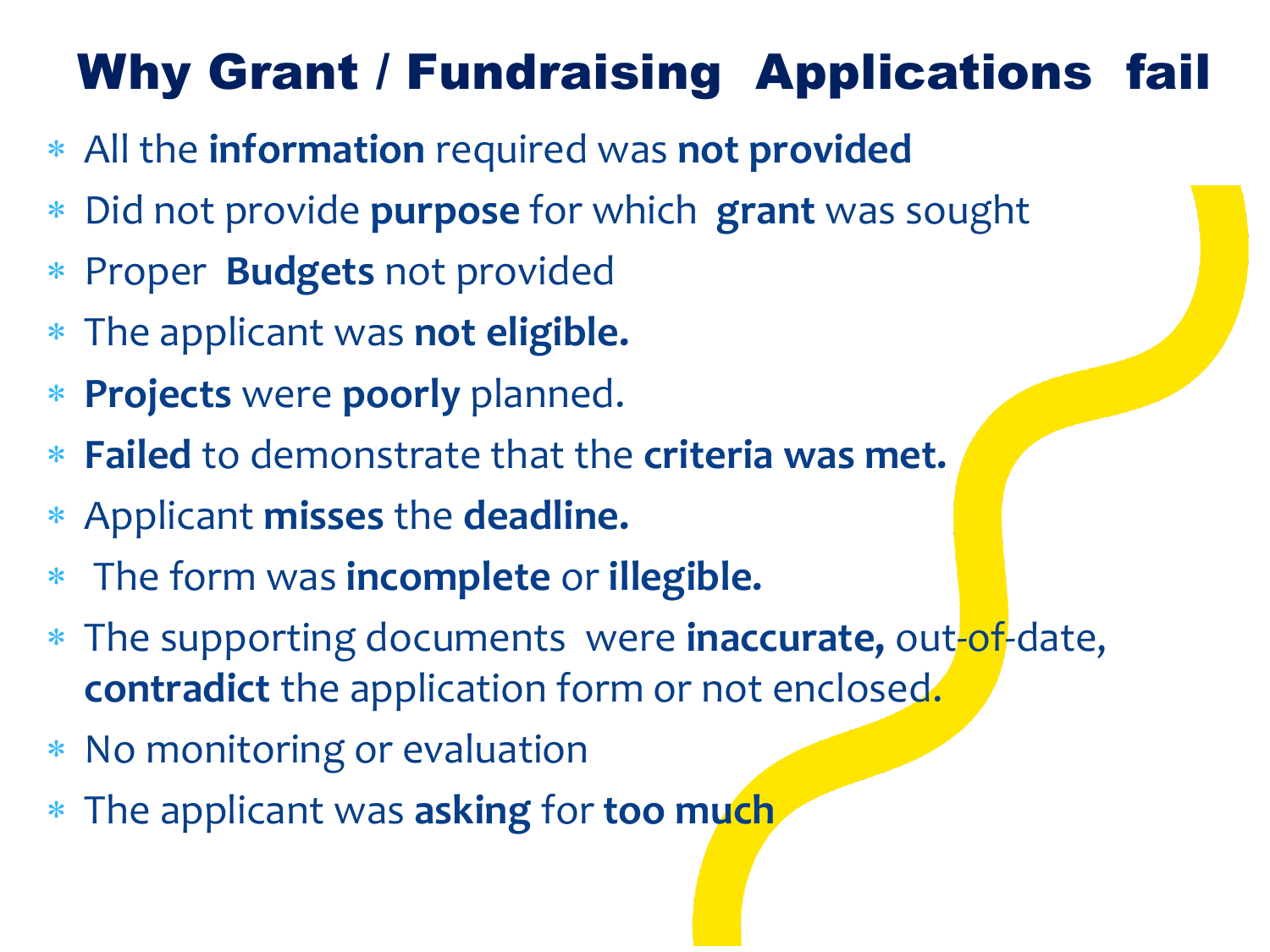## Characteristics of a winning Proposal

- 1.**Clear** and **significant** needs
- 2. Clear connection to **grantor intentions**
- 3. Clear connection to strategic plan and **mission**
- 4. Firm **leadership** support
- 5. Strong **plan** to address **needs**
- 6. **Evidence** of organization **capacity**
- 7. Justifiable **evaluation plan**
- 8. Sufficient and necessary **budget**
- 9. Reasonable **Sustainable Plan**

**David Bowman**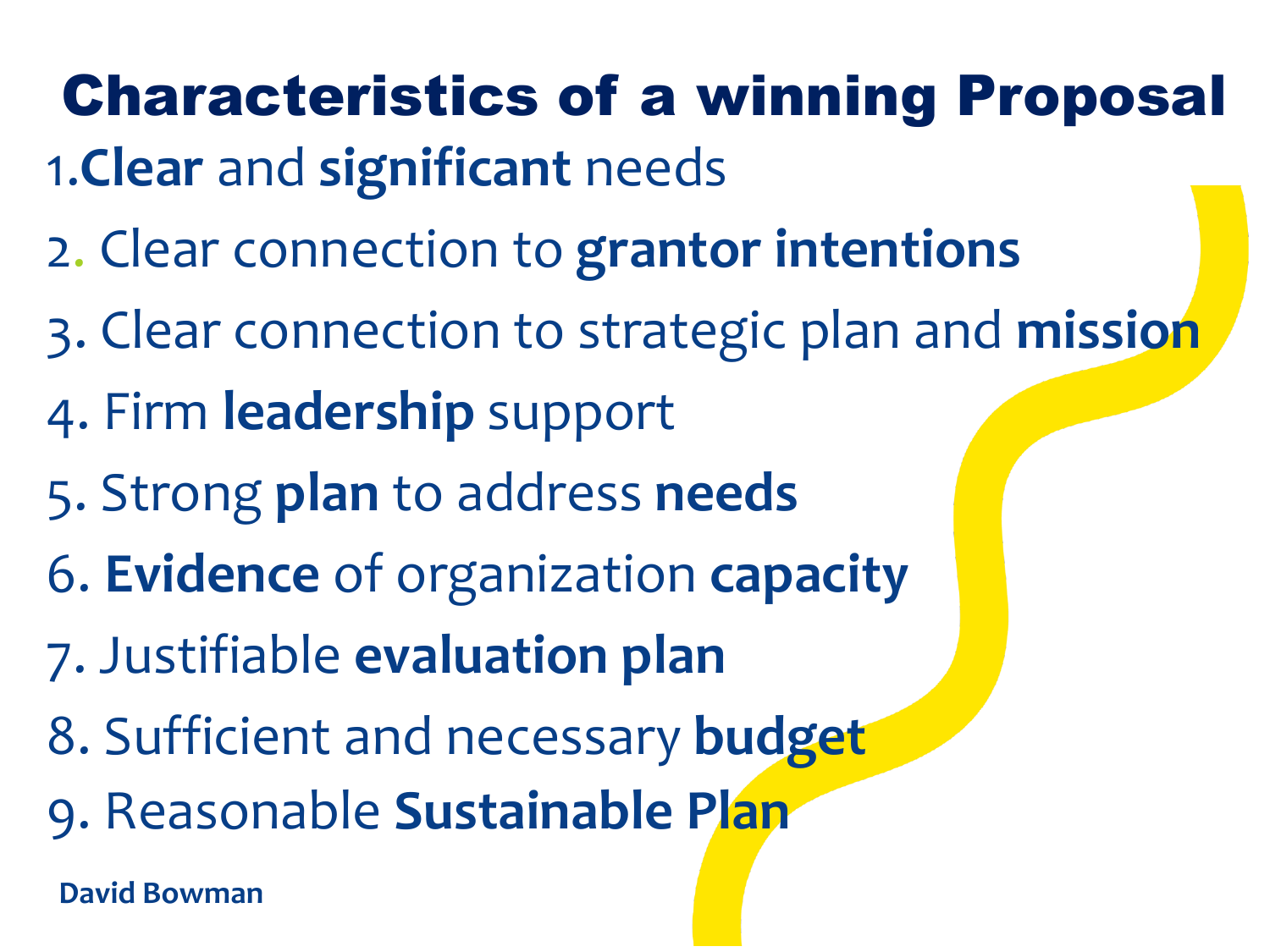



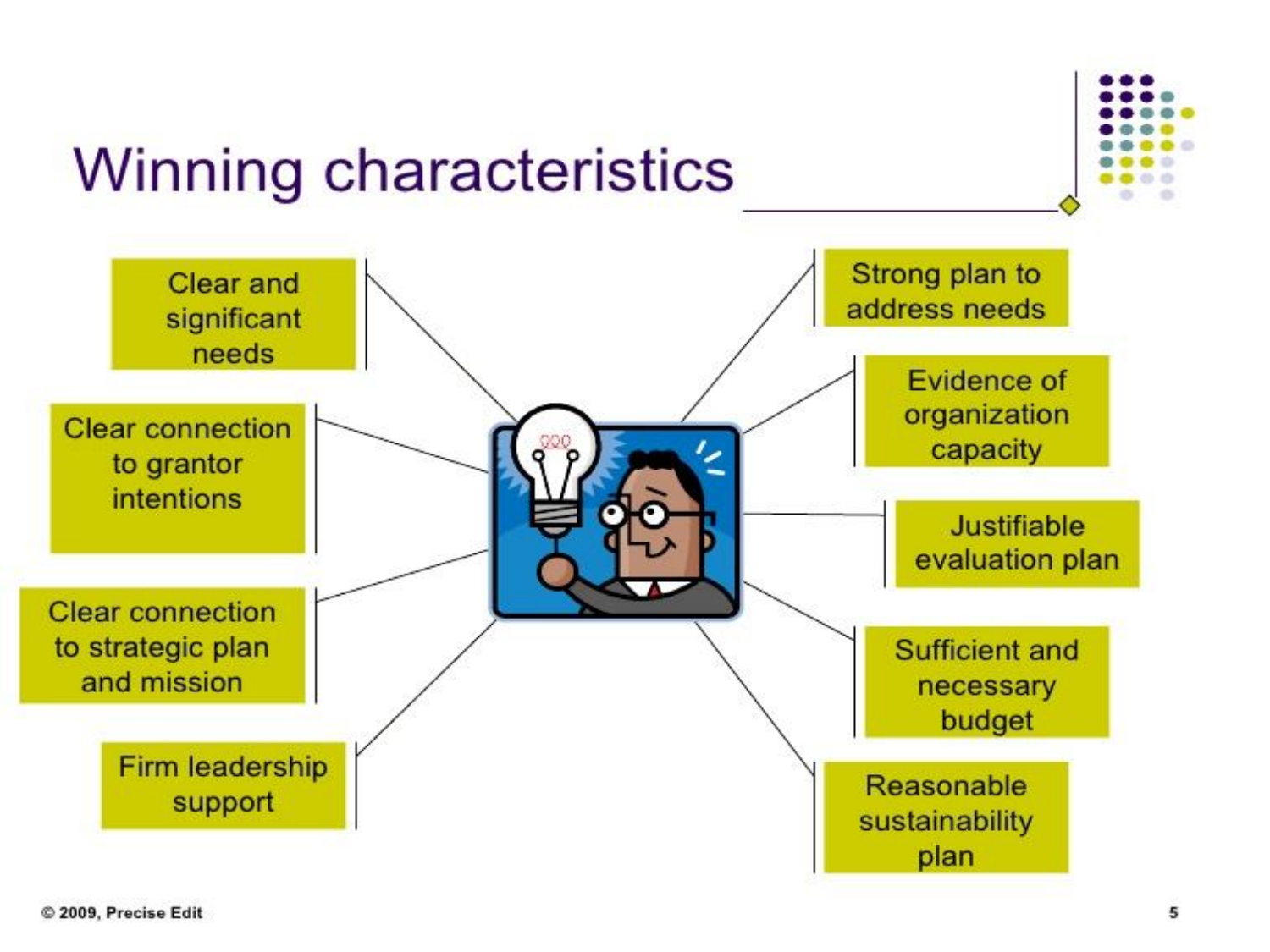## What the Grant giver thinks

"A thoughtful and **honest application** always

**stands out** in the crowd!.. It isn't a hurried and

last minute dash to meet our deadlines with

something dreamed up overnight. It is a **serious** 

**and sincere** attempt by your organisation to use

its **experience and skill** to **make a positive** 

**difference** where it is **needed**". **Children in Need Grant** 

**Guidelines Remember CALM and BUSY**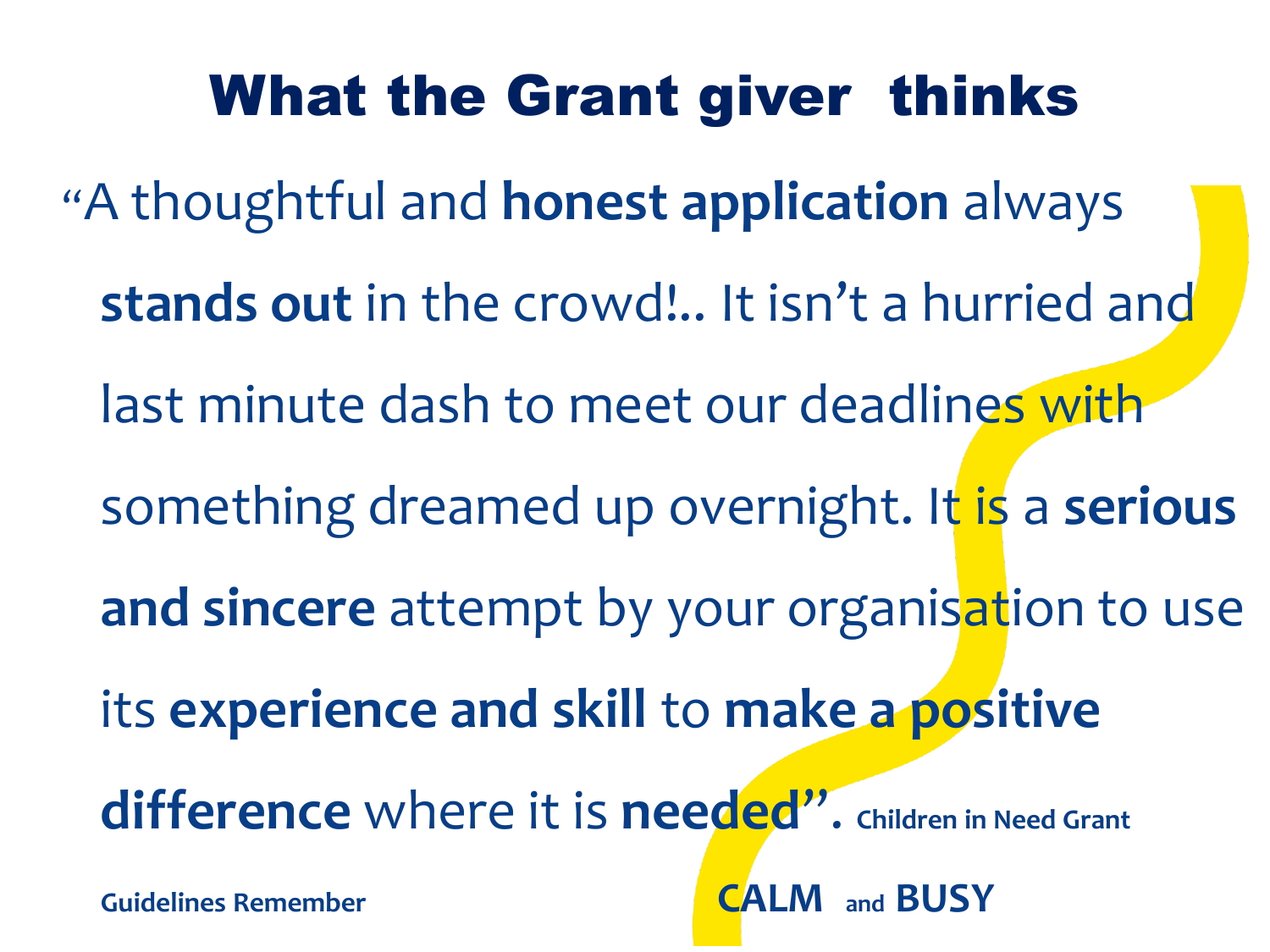## Grant Makers don't invest in **Products**, they **invest** in **People** Golden Rules of Grant making

- Understand what your **key strengths** are and seek out opportunities to build on them
- Provide the Grant Maker with **Change they can Believe in!** Outcomes, Impact
- \* Know why you need the money, and why you can **be trusted to spend it**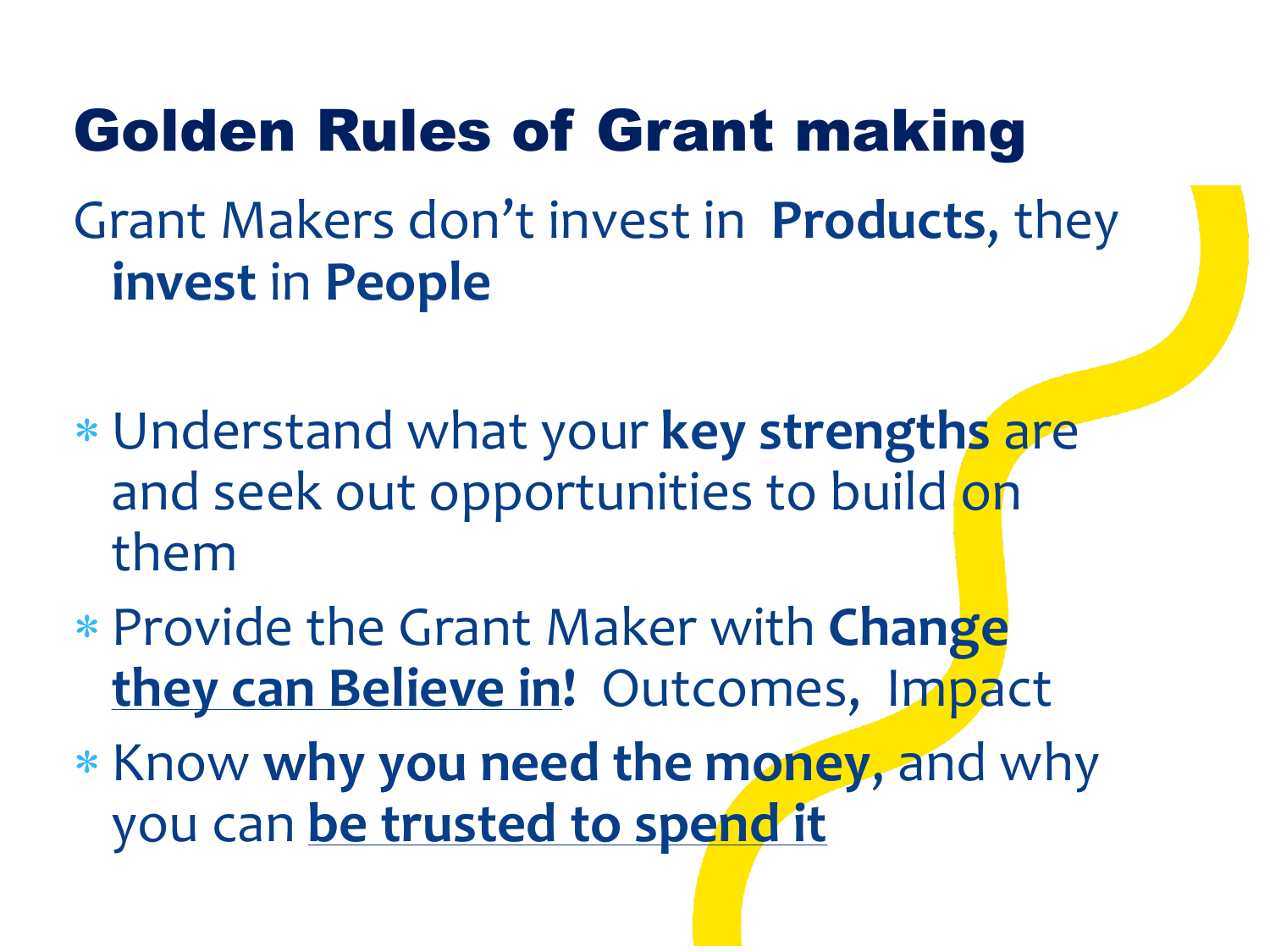#### Tactics: Make a case for your application

- State **the need** you are trying to address
- How do you **know** the **need exists. Provide research**
- Provide **scenario planning**  state what company would look like if the vision was fully implemented
- State major need and **verify** with **research**
- Give **Qualitative/ Quantitive findings**
- Identify **causes** and show a **cause and effect example**
- Use **simple language**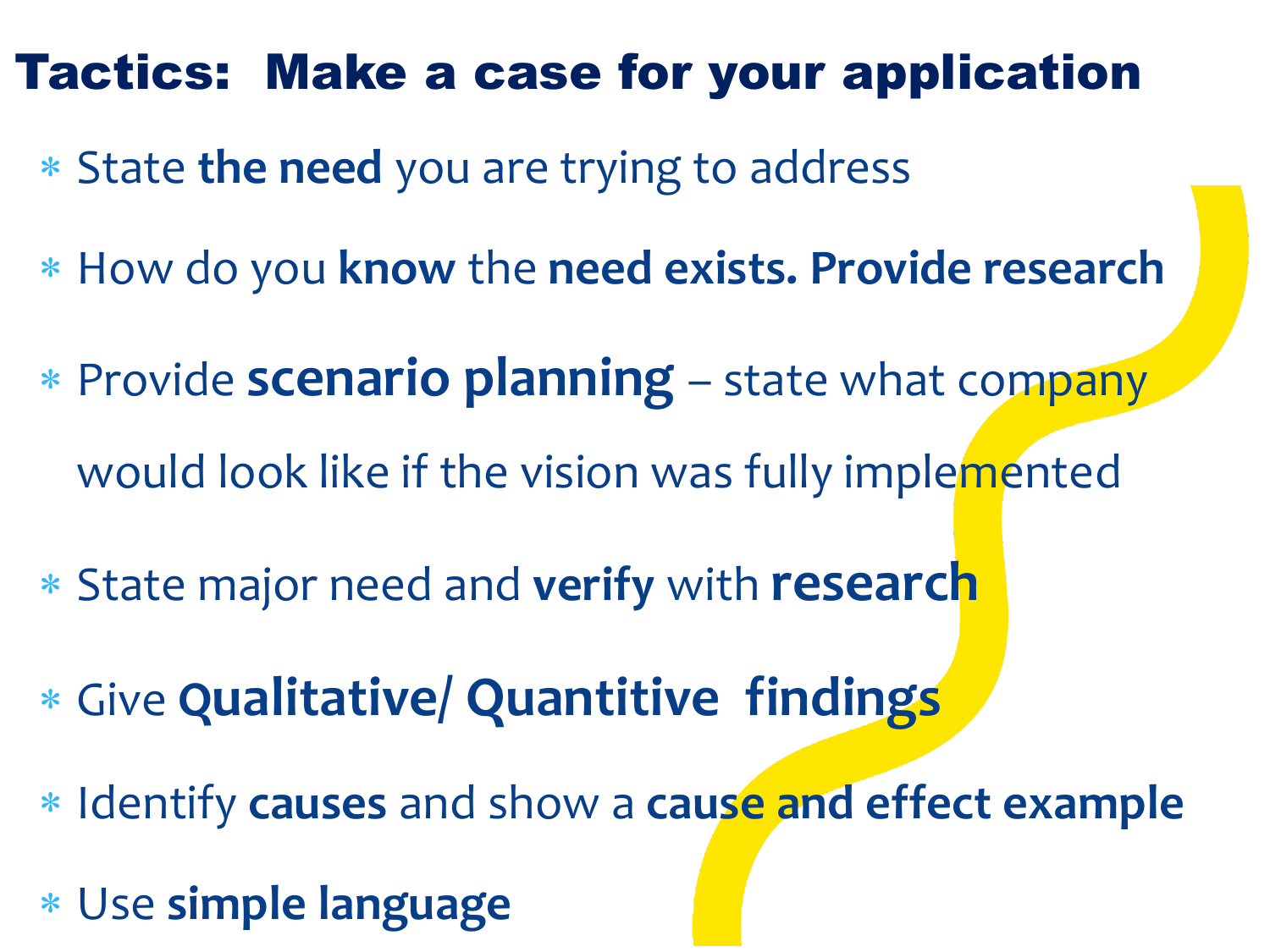### Finding a Funder

- A **Foundation** or **State funder Foundations**
- Broad area of interest
- Decisions made by trustees
- \* Set time lines for applications

### **State**

- Funding programme specific
- Short notice **specific deadlines Watch** for **Adverts**
- Reviewed and scored by panel
- May require **matching fund** % or **exit strategy**
- **Rigorous process**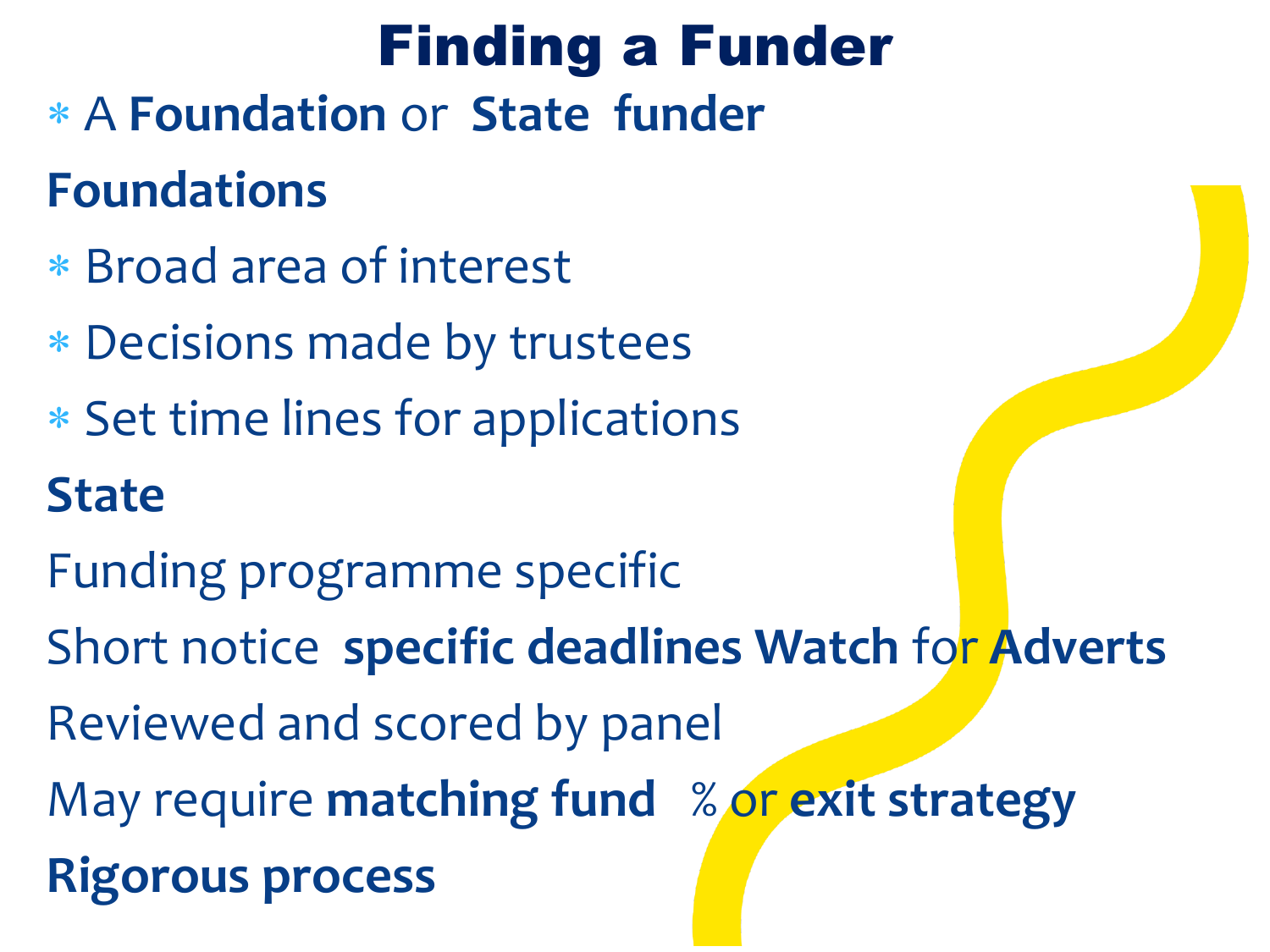## The Funding Mix of voluntary bodies

# **Corporate giving: 5%**

**Grants: 20-35%**

**Individuals: 60-65%** 

*Fundraising must reflect and be resourced for this mix*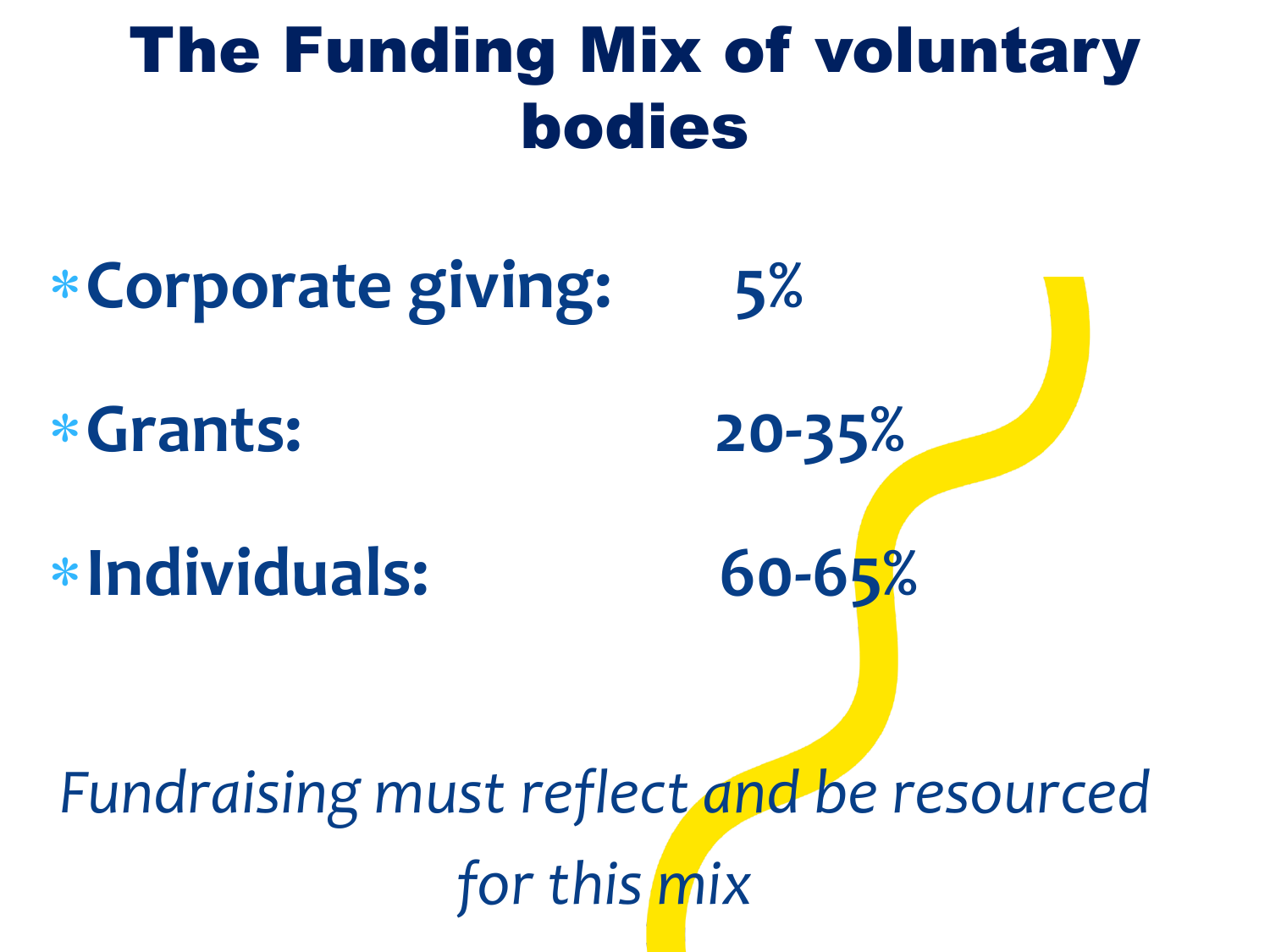#### What is a fundraising Case for support

- The **cornerstone** of any fundraising **campaign**
- **Portfolio** of your organization's amazing **achievements**.
- It will **raise** your organization's overall **profile**
- **If will have the key** document required to fundraise to meet your **mission**
- It is the rationale for **supporting you**, based on your **background, history** and the **services** you provide to the **community**
- It must **answer** any **question** anyone could possibly raise about your **organization**.
- Consider it a *Business Plan* for **Donors**
- Show donors your organization is a **worthy** *investment*.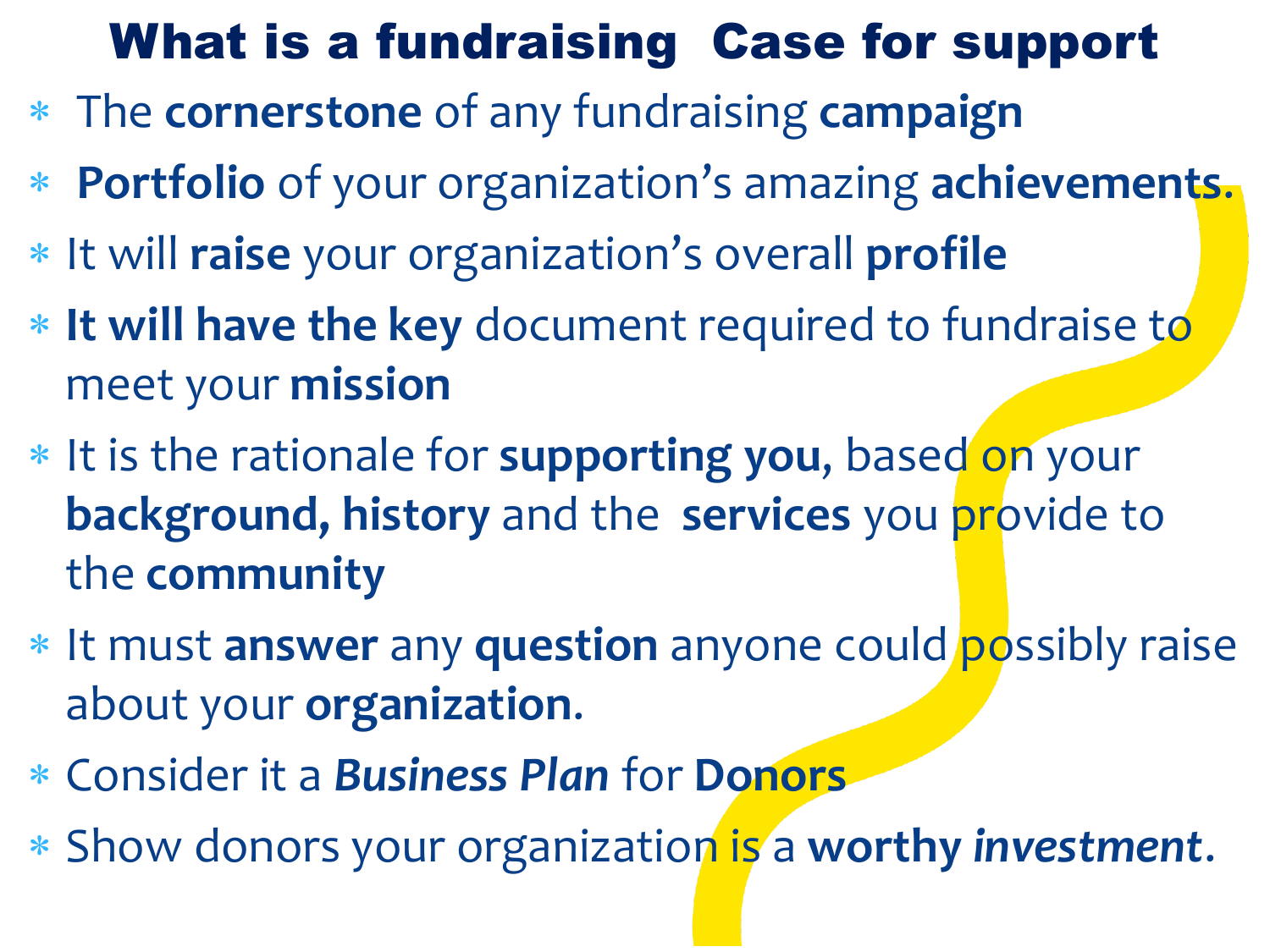## A Case for support

#### **It must answer**:

- What is the **problem** we are solving –
- What **specific service(s**) do we offer?
- What **results** do we expect to **achieve?**
- **Why** are the **problems important**?
- Are **others** doing what we are doing? How are we **distinctive?**
- How much will it **cost**?
- Is the organisation **competent** to carry out the programme?
- How can the work be **evaluated**
- **Who** should **support** the **organisation?**
- **Why** should an **individual** / **company support you**?
- **Expected outcomes**: what will be achieved?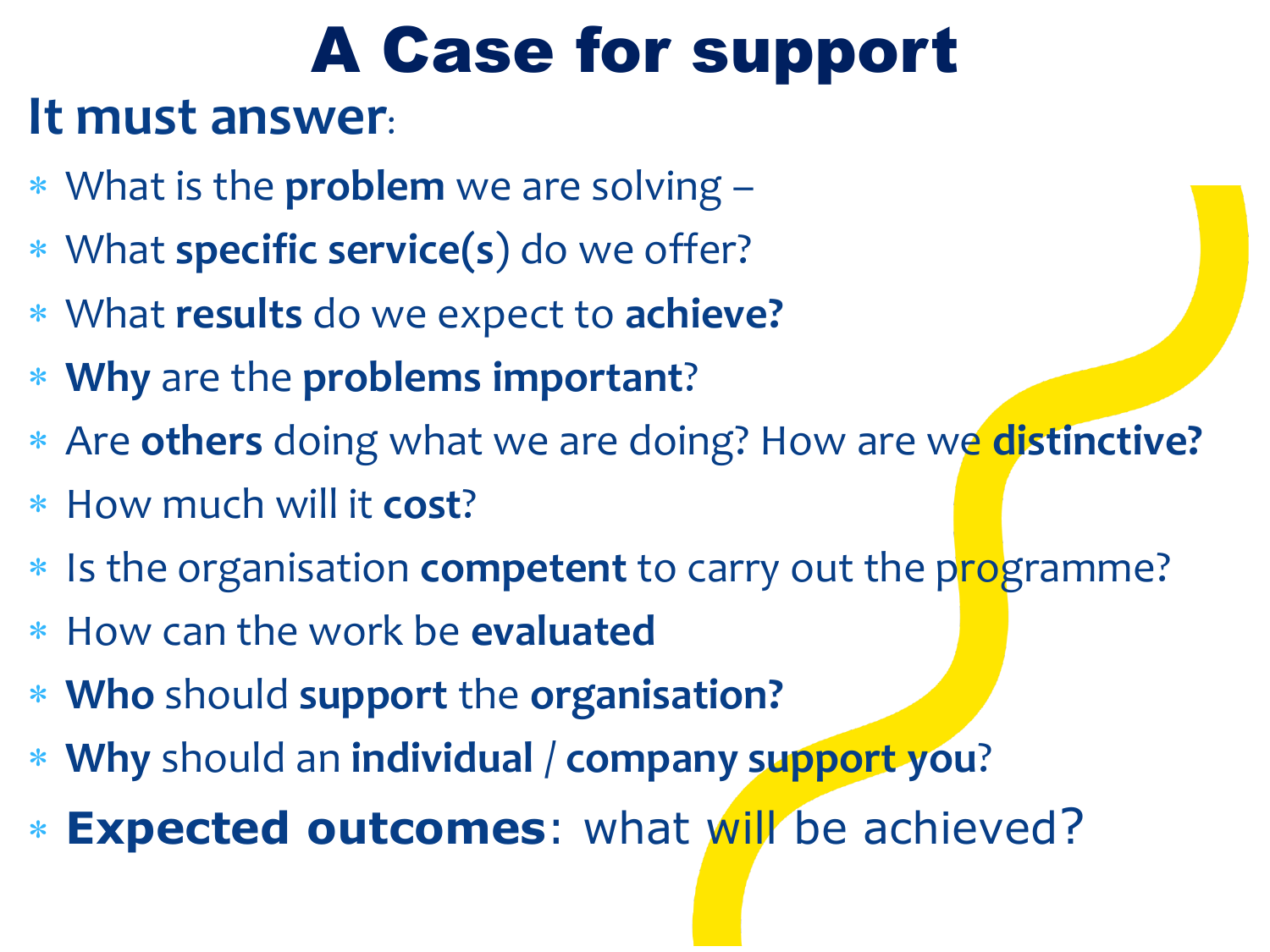### Style and presentation language

- Write **short sentences** in **confident language**
- Avoid **jargon** use simple language
- Avoid **unsubstantiated** superlatives e.g. unique
- Avoid the **"everybody knows**" syndrome
- Make it **clear and logical**
- **Write for reader** are they an expert or a novice?
- Be neat, **tidy and positive!**
- **Easy** to **understand language**
- Write in **active voice**
- **Avoid** stating the **obvious**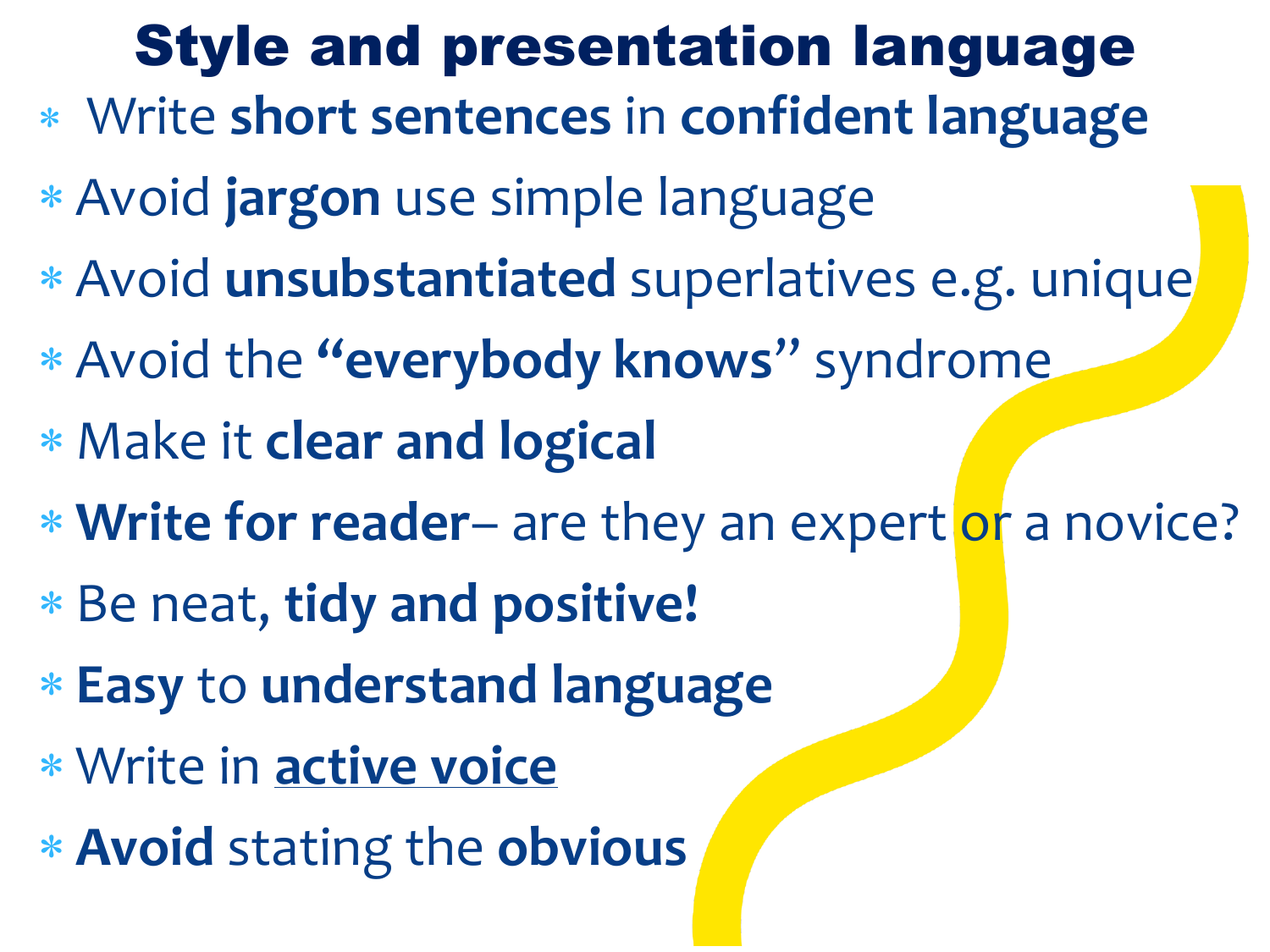### How Applications are Assessed

- Grants are reviewed by people who are **experts in the field**
- The competition is stiff –many are applying, **yours must stand out**
- All applications are **assessed according to the criteria.**
- A **scoring matrix** is often used ( see Handout)
- Those **not meeting the criteria** will be excluded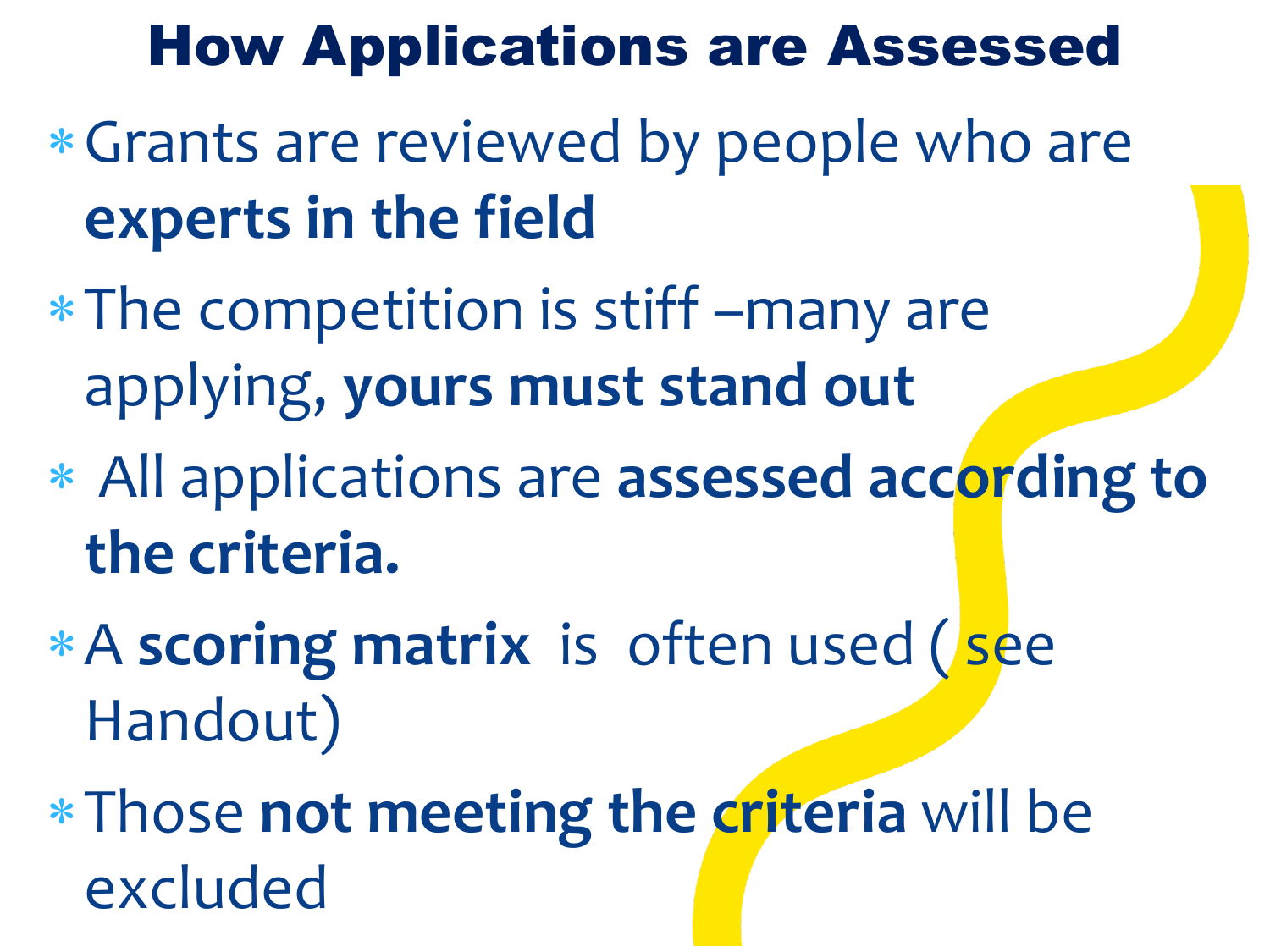## What If, Grant is not awarded

- Talk to grantor
- Ask **lots of questions**
- Get **feedback**
- Recraft and resubmit ( if possible)
- **Learn** from it
- Assemble a good team
- Aim for continuous **improvement**

*The real work begins when the grant is awarded*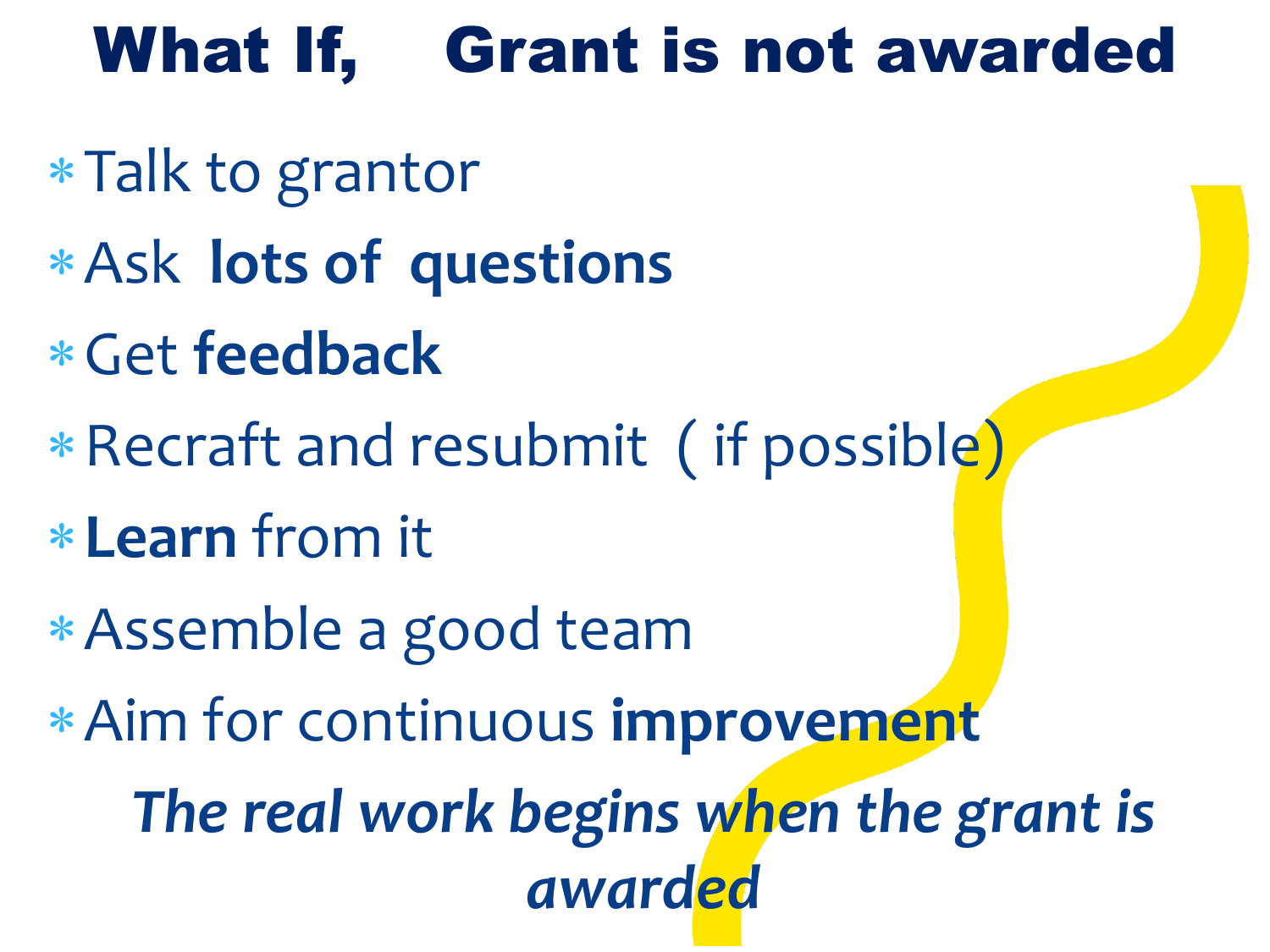## Building Trust with Donors

- Demonstrate **best practice**, good judgement and **stewardship**
- Adhere to **professional standards**
- **Train** fundraising staff or **volunteers**
- Look **for feedback**
- Communicate the **achievements** of the organisation - **relate** these **to the donor's contribution** where **possible**
- Ensure all **promises** to donors are **kept** and are **seen to be kept**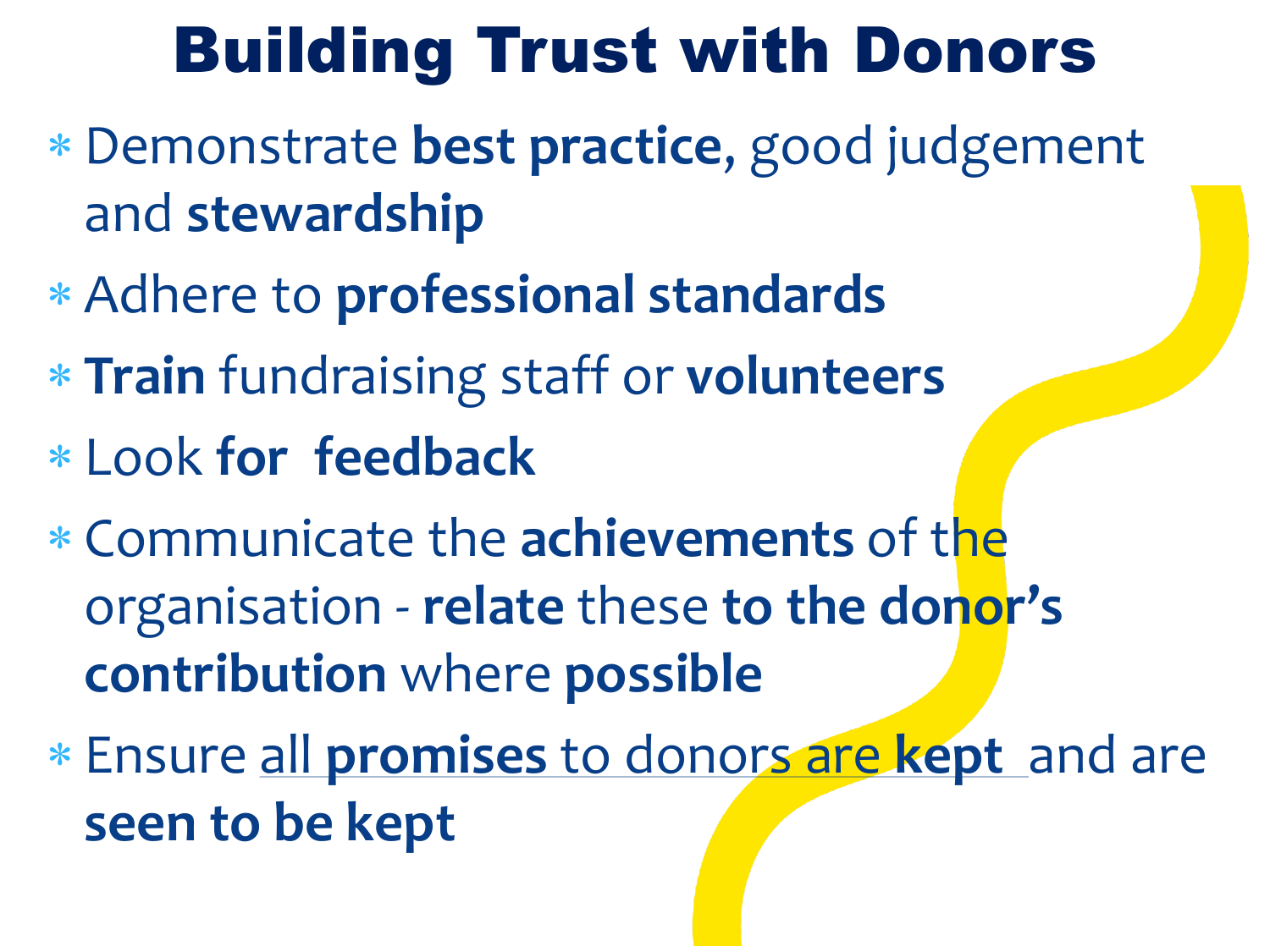### Develop Donor Retention (27% retained)

- **Thank** donors well and **promptly**
- **Understand why** the donor supports you and **deliver** on their **expectations.**
- **Invite** donors to visit services and **engage** with company
- Create a donor **welcome pack**
- Regularly **keep in touch** with donors and show **loyalty**
- **Tell** them frequently how they are making **a difference**
- Evidence the **impact** you have **achieved** from **donations**
- Make them **feel part** of **the organisation**
- **Shared Beliefs** -buying into how mission will be achieved
- **Multiple** Engagements -donors who are also **volunteers**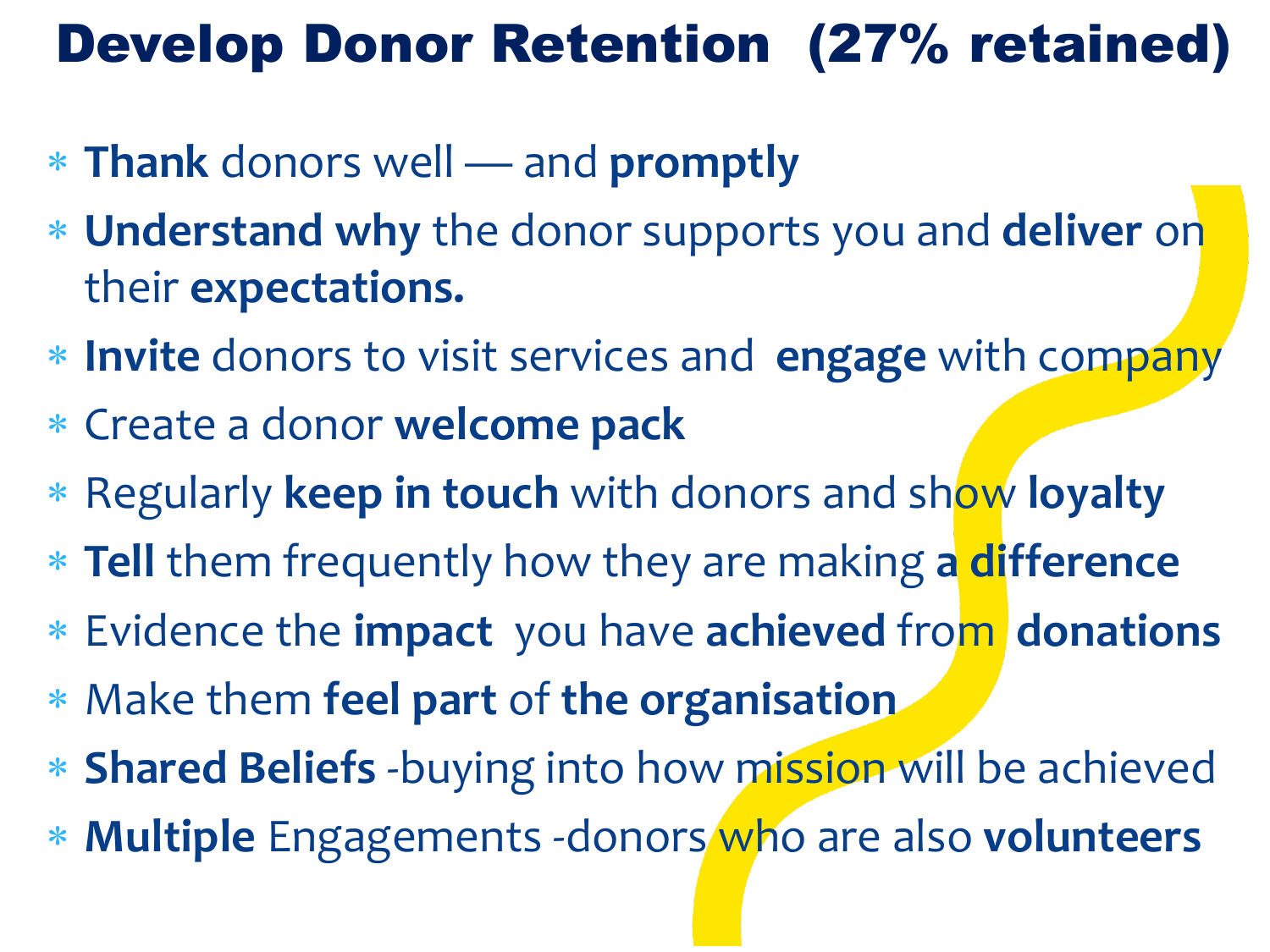## Why people stop giving

- **Lack of recognition** or thanks
- Do not feel **connected** to the **cause**
- Effect of **scandals** in charity sector
- **Aggressive** fundraising **tactics**
- Lack of **transparency** in charity
- Very high **overheads and salaries** of charity
- **Downturn** in the economy
- Feel the non-profit is **not fulfilling** its **mission**
- Lose **interest** in the cause
- Believe non-profit **no longer** needs their **suppor**t
- Feel there are **more compelling causes**
- Non-profit has **not** adequately **kept in touch**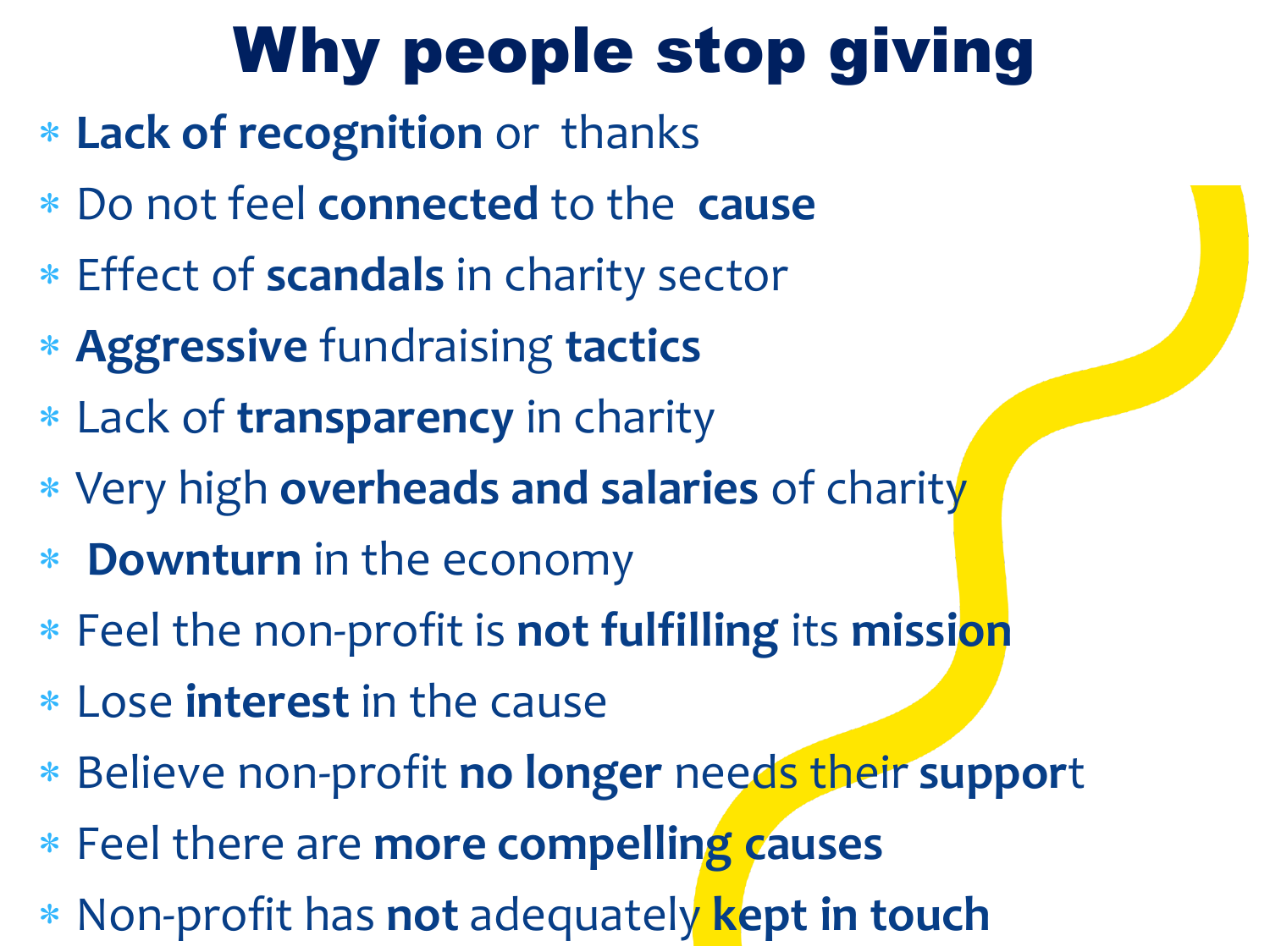#### What gets Big fundraising Results

- Tell your donors how you will **use their money**.
- Invite donors for a **tour of your project facility**
- Use **Compelling Imagery**
- Give People **a Way to Stay in Touch**
- Make a well-articulated "**ask.**"- gives an opportunity to help

#### **Get comfortable with asking-**

## **No begging - An invitation**

**"Will you help support us by participating or donating"**

#### End with: **Message from the Chairman-**

- Show Changes that previous supporters **enabled**?
- Show where the **organization** is going in the **next year**
- Provide the **impact** the **work** will **achieve** in the **Community**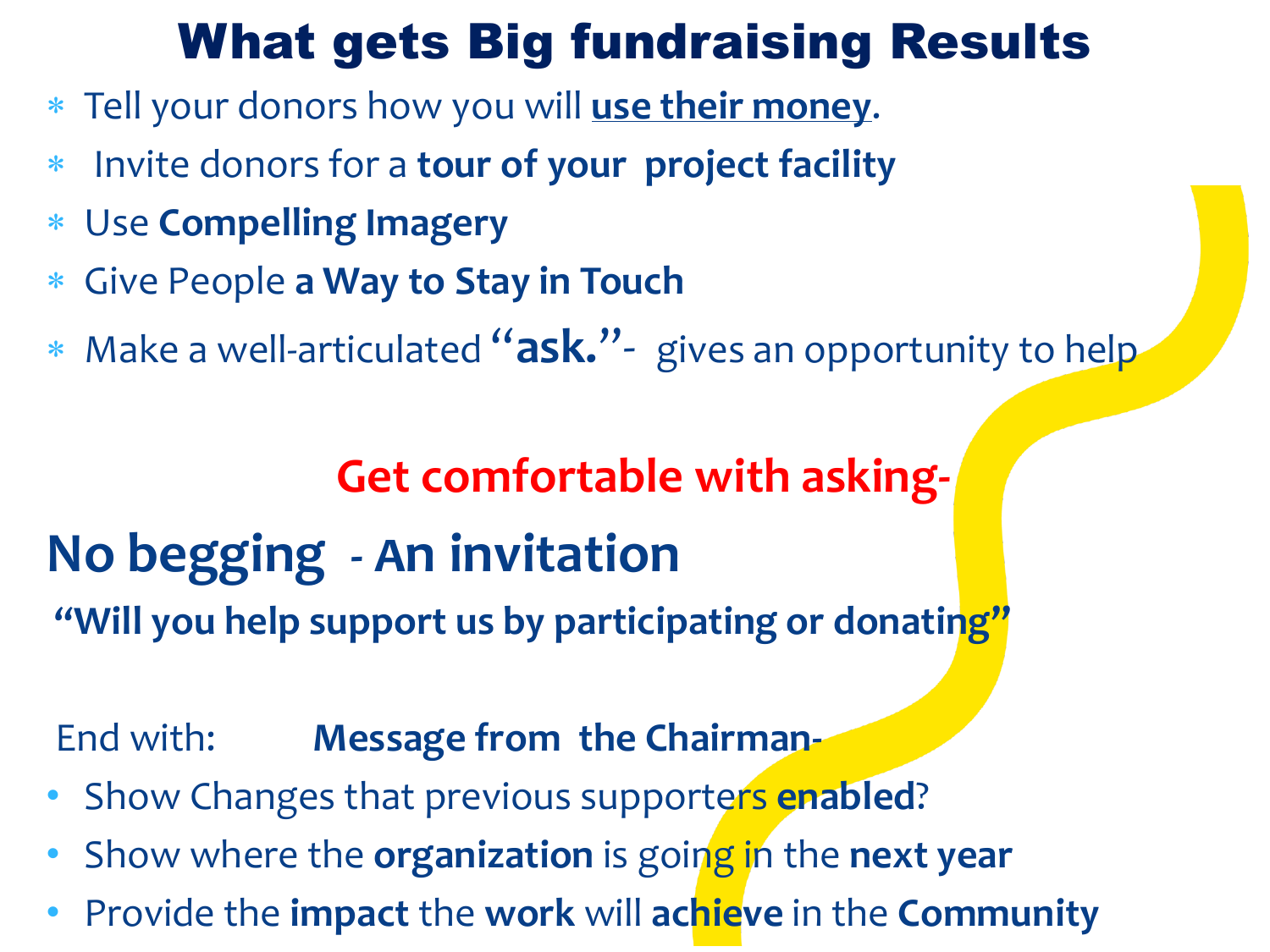## Corporate Giving

Companies give to community causes by:

- Corporate sponsorship
- Act as major donor
- Support a cause in the Community where they Trade
- Give as part of their **Corporate Social Responsibility**

Read a potential Company's Values to see if any of these are in their policies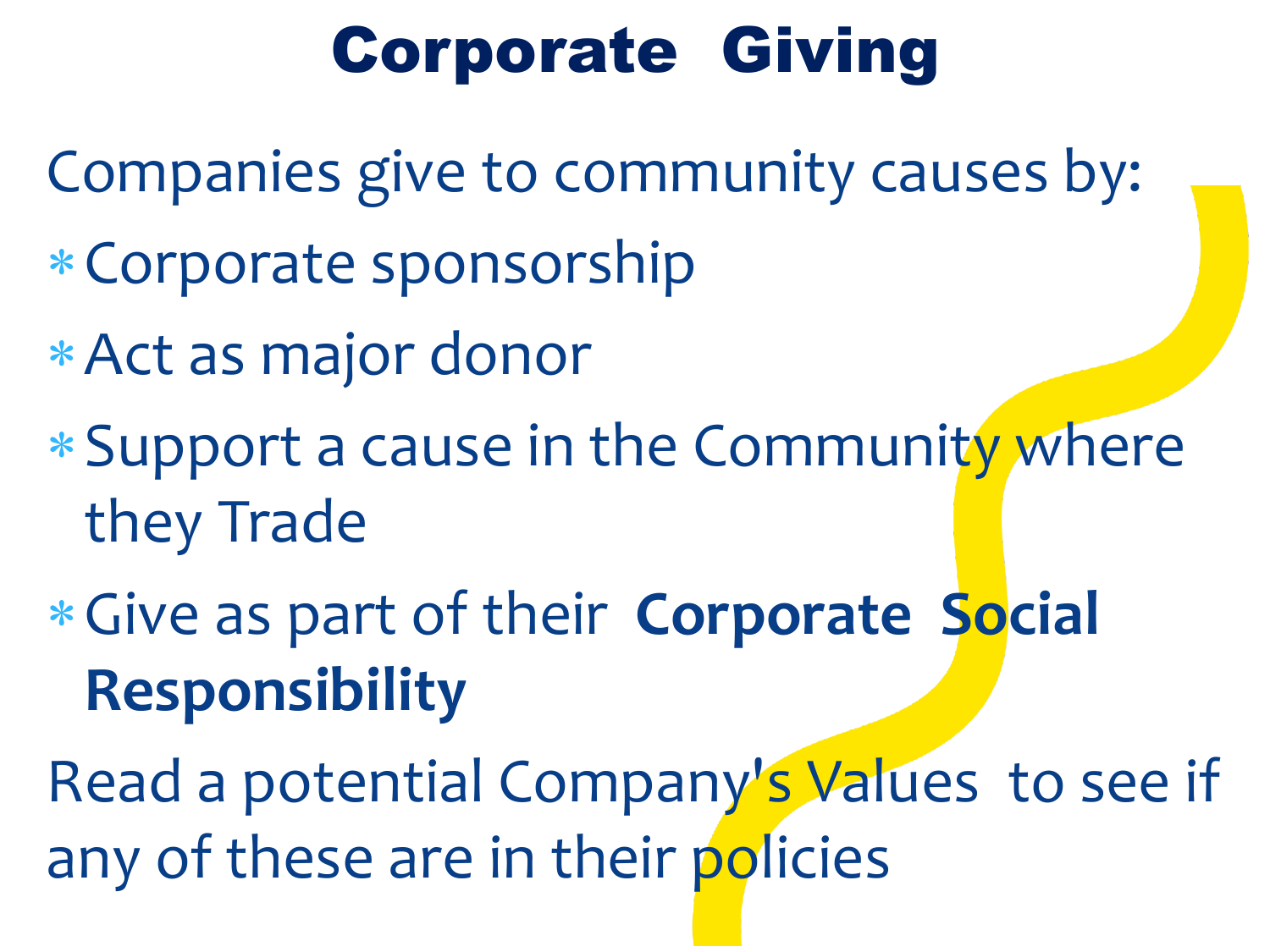## Corporate Sponsorship

- Find out what they're looking for, and figure how to tie into their **goals** and **objectives.**
- For **sponsorship** to be successful it has to be **mutually beneficial.**
- It could be for **staff motivation** evidence of giving **back to community**
- **Aim** to develop a **partnership relationship**
- \* It can result in **ongoing funding**
- Possible **donations** from **staff** through **payroll** giving or **volunteering**
- Assess what **Worked** and What did not
- Hold the **Relationship**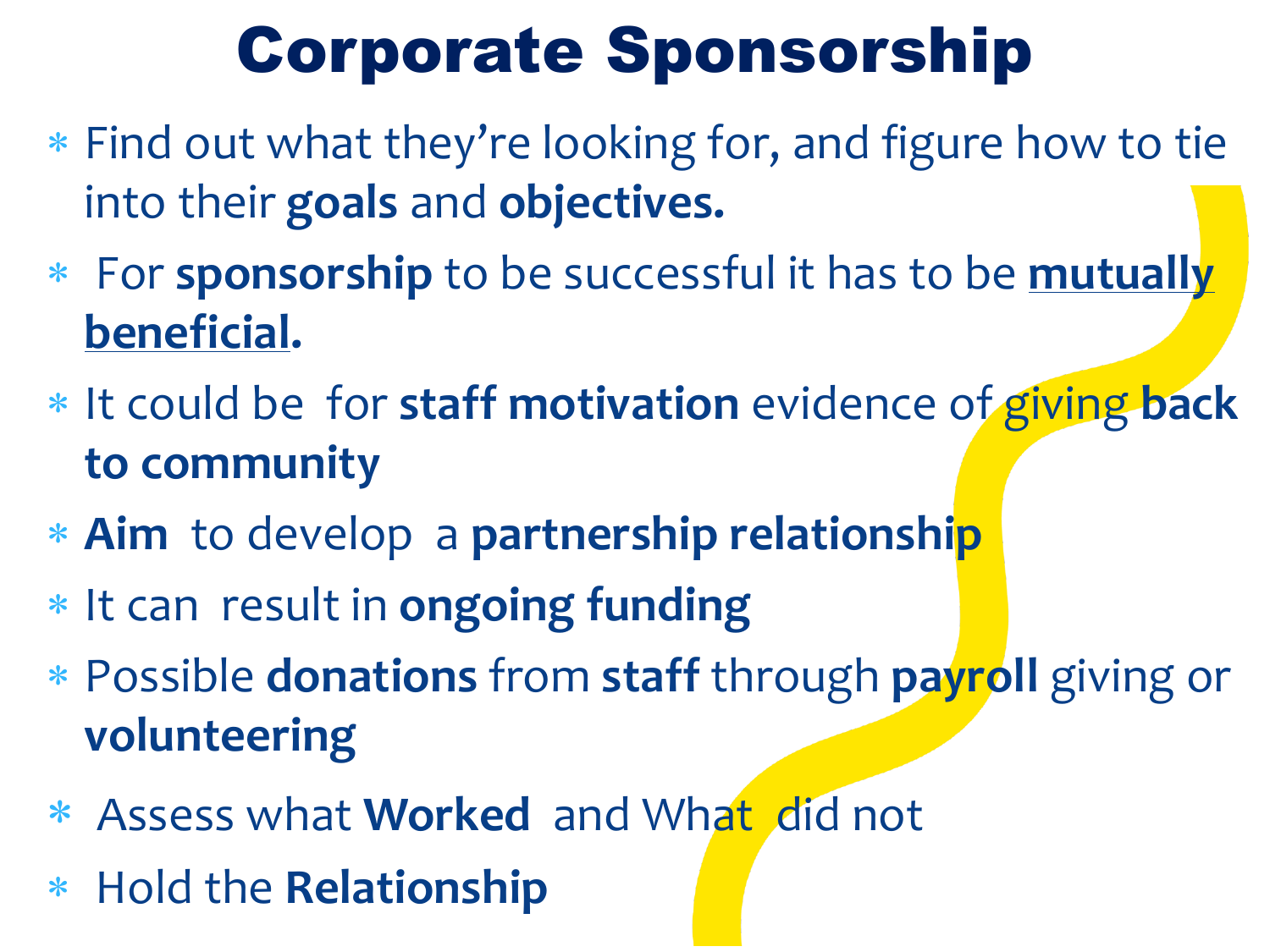

- **Success** of an organisation's **mission** rests on **trust**
- The trust of **clients**, volunteers, **donors,** and the **community** are served



Fundraisers' must **guard** the **public's trust**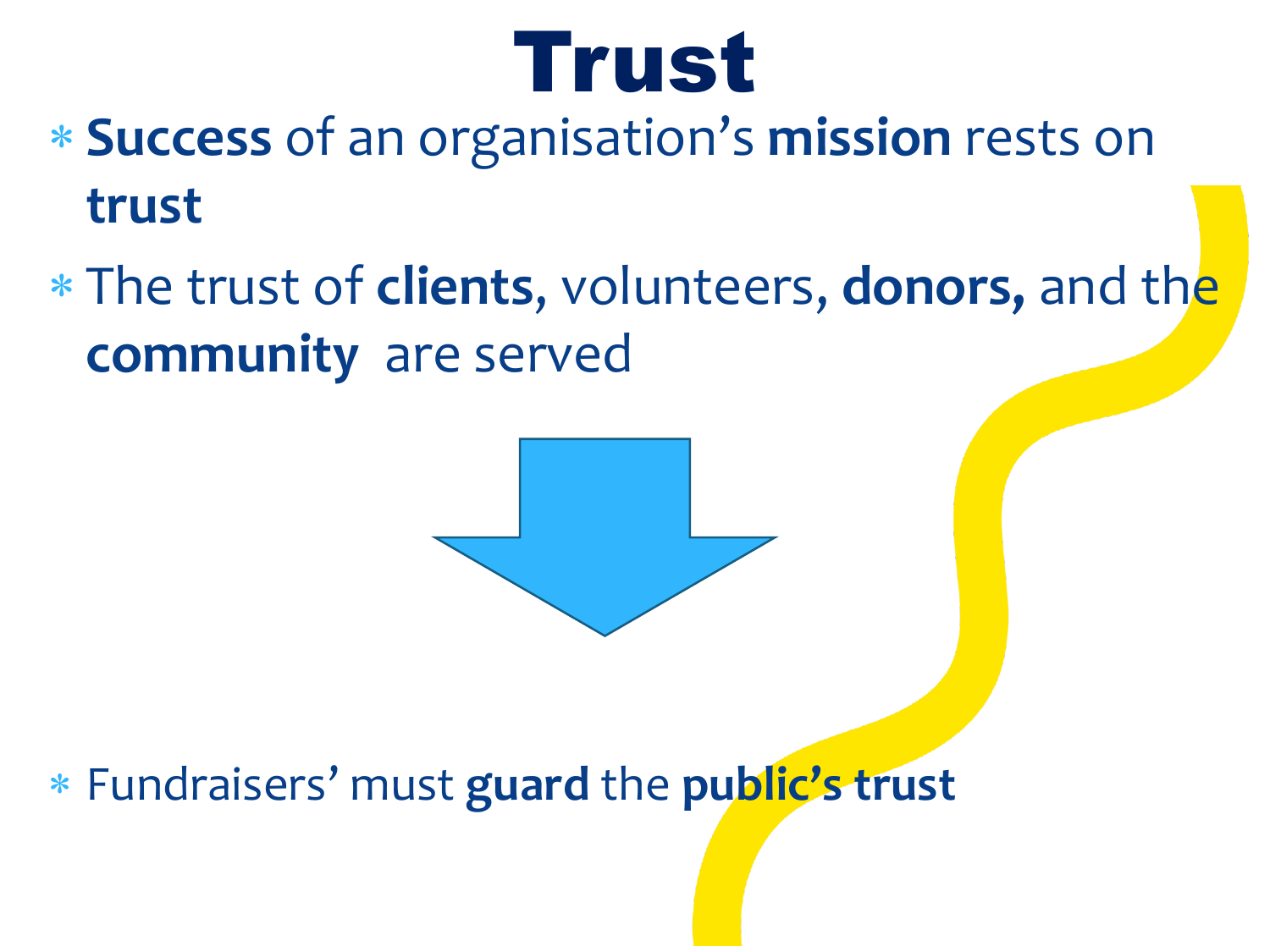### How to be successful in Fundraising

Assure **Trustworthiness, Transparency** and

**Accountability** that the organisation has.

- Robust financial **management** systems
- **Qualified** diverse **Board, Good Governance**
- **Integrity**
- Excellent **public image**
- Strong **impact** / programme **results**
- A **well run** organisation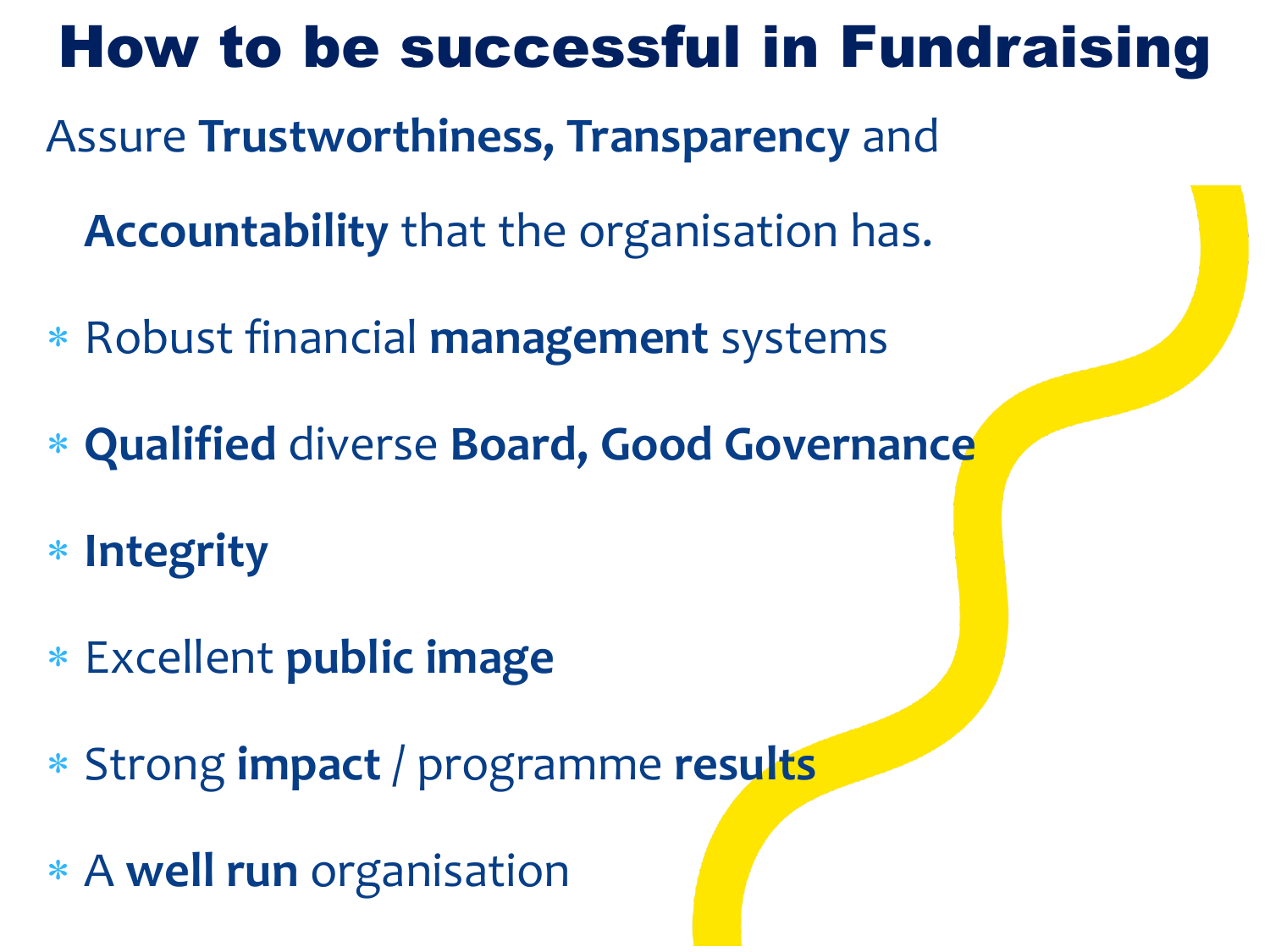## Why people give

- **Altruism**
- **Self-interest, Egoism**
- **Atonement**
- \* Reciprocation
- **Tax breaks**
- **Empathy** Needs focused, **personal experience**
- **Sympathy** Process focused, Perception of inequity
- Social justice, Faith, **Religious beliefs**
- Want to be **recognised and valued** for gift
- They know how their **money** will be **used** and the **difference** it will **make**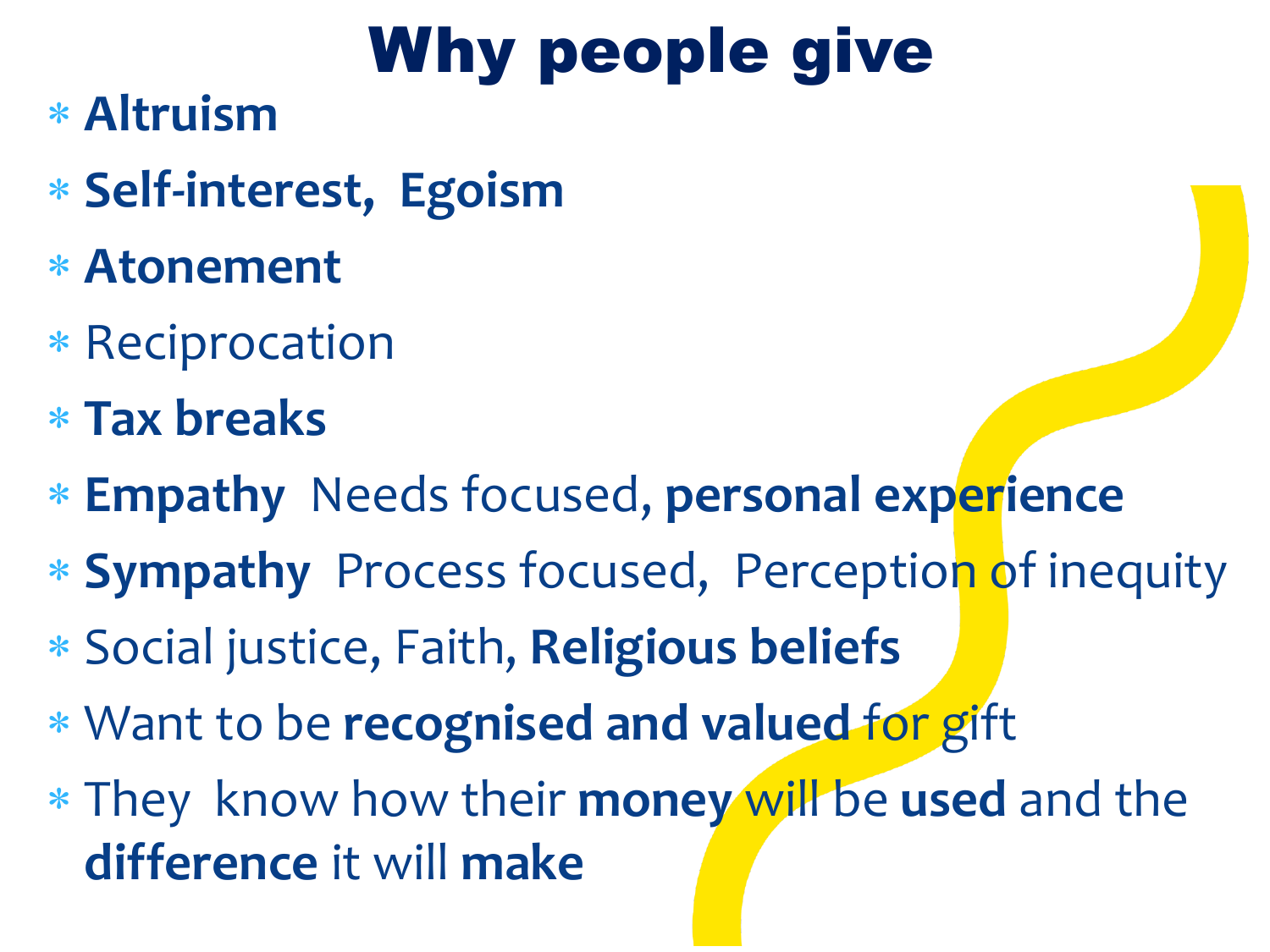### Text to Donate

- A **quick convenient** and **easy** way to **donate**
- Appeals to **young people**
- Done **immediately** often on **impulse** from **media**
- Method has given up to **40% increase** in fundraising income
- Text will **promote** your **cause** on **social media**
- **Easy** to **set up** by way of using a **key word**  Link to a **provider**
- **Billed** through **mobile phone** or debit card
- **Secure** for donor
- Almost **cost free** to **organisation**
- **Digital fundraising-** similar done on company **website**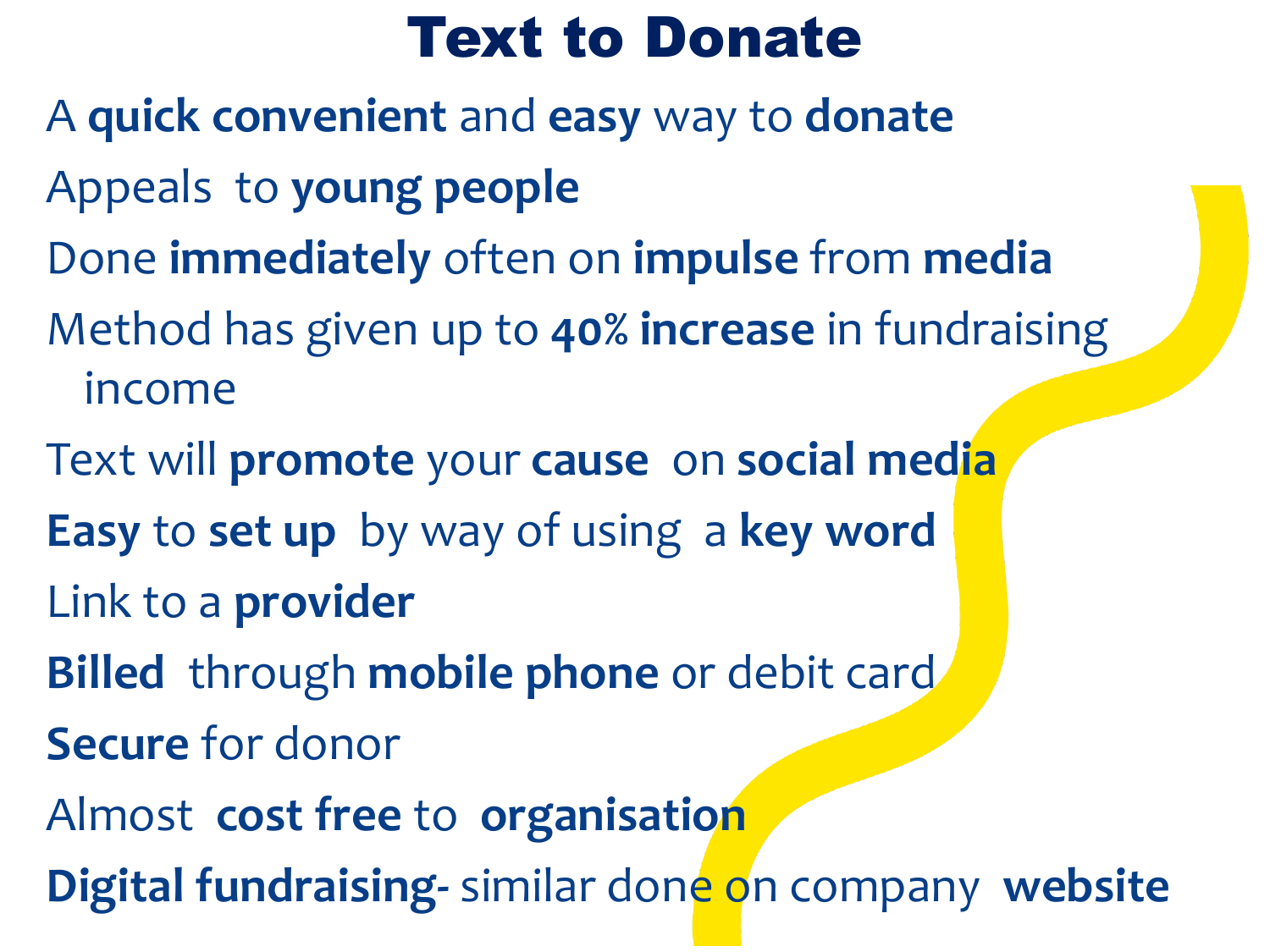## Final Check List

- Check the **project meets the criteria**
- Have you **answered the project brief**
- Have you **provided costs** and **do the add up**
- Why your **organisation is best** to lead the project
- What are the **outcomes**
- Check the **timing suits**
- How will you **share the learning**
- Have application **proof read for errors**
- Have you kept to word count

*(Obtained from an experienced Foundation Grant assessor*)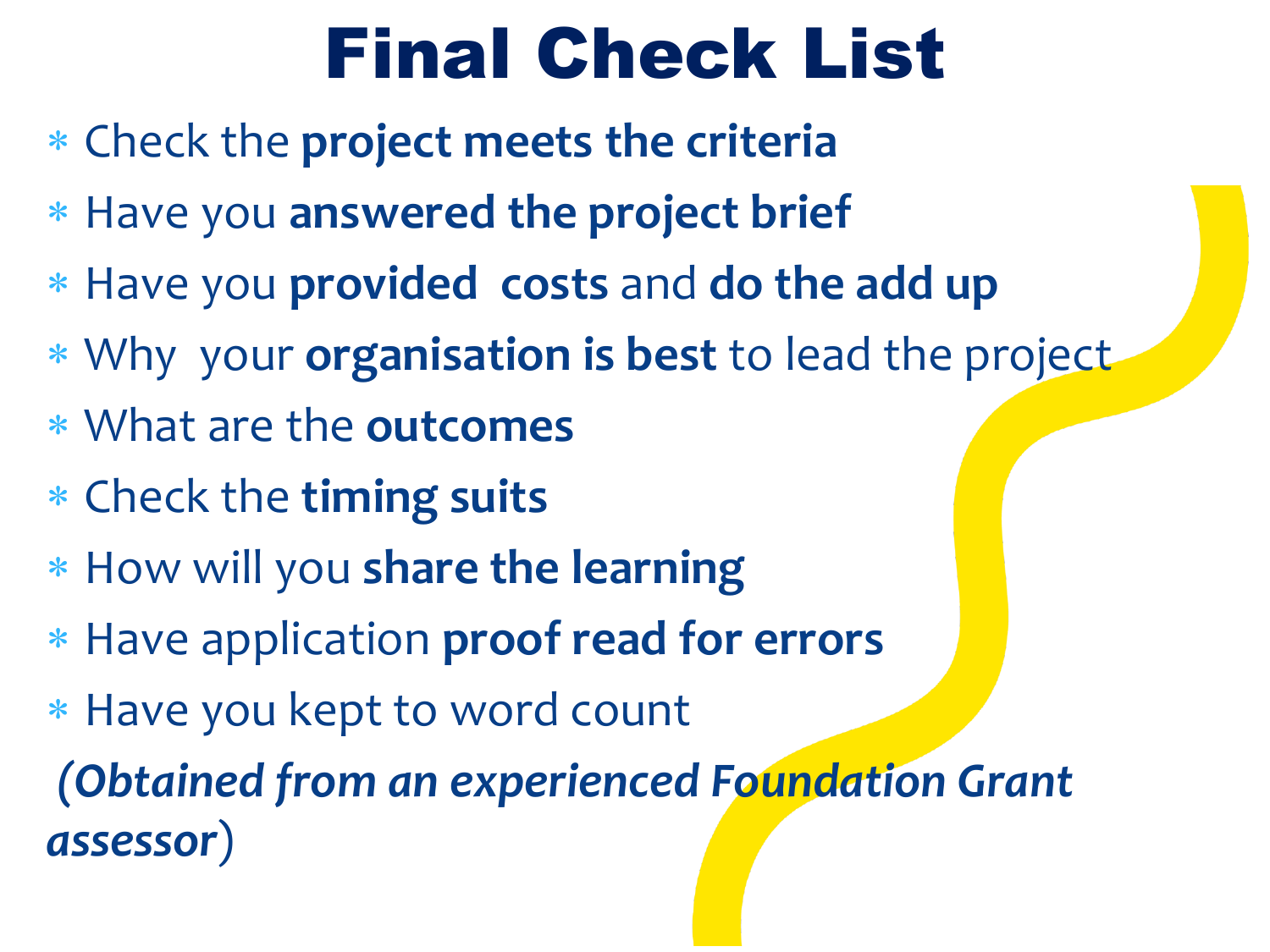# Errors found in applications

### **Very common mistakes**

- Did not **read the criteri**a
- Cannot clearly **explain project activity**
- Timing is **not aligned with grant**
- **Costs don't add up**

### **Other mistakes**

- **Blank answers to questions**
- Category not ticked
- Difficult to read/understand due to grammatical errors
- Request amount **outside funding**
- **Missed deadline**

### **CHECK YOUR APPLICATION!!**

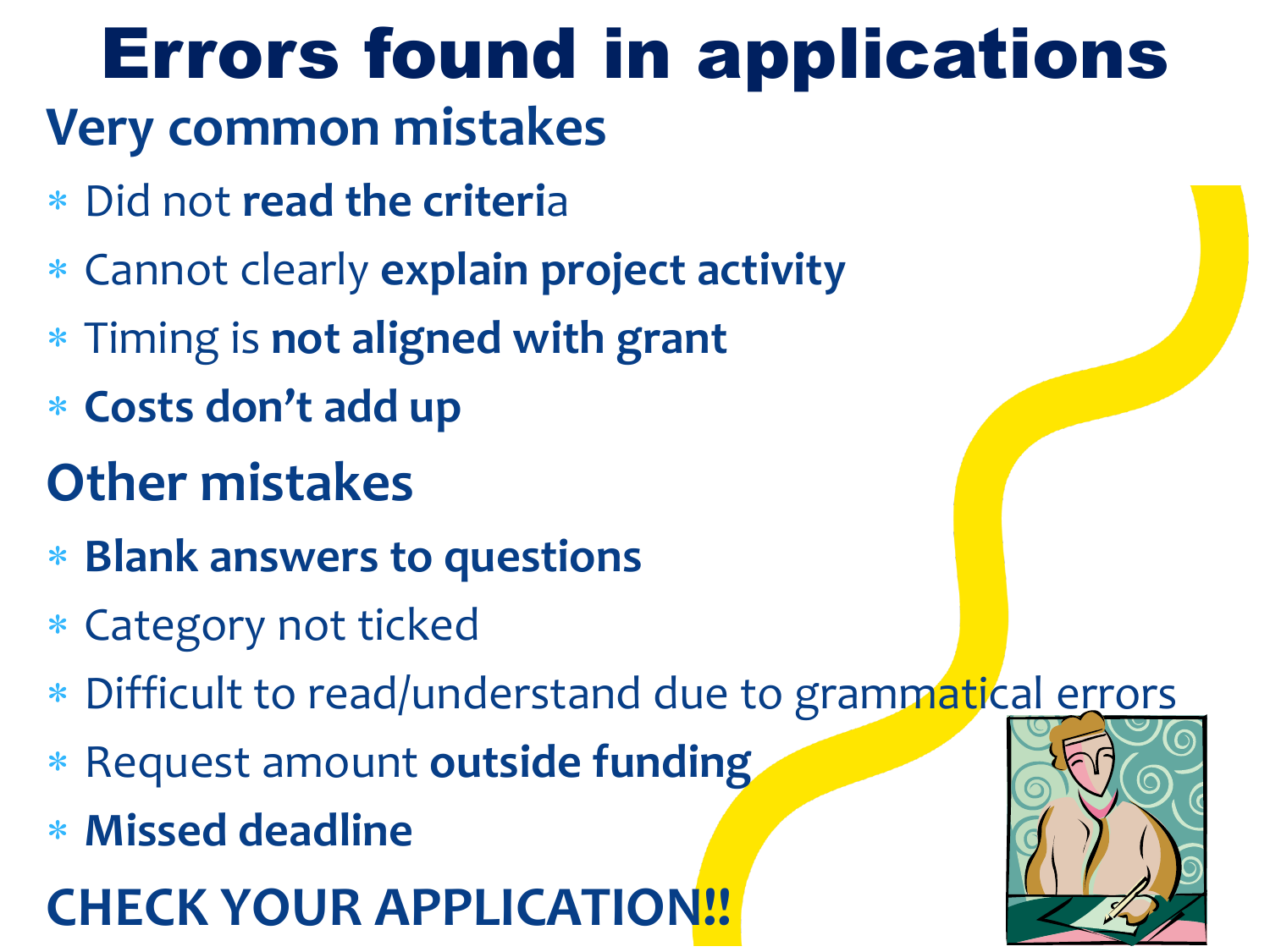## **Charities Act, 2009** Fundraising Regulations

- Specific definition of **non-cash collections.**
- **Permits** required from police for collections.
- Provide **Identification** including the charity registration number.
- **Sealed** Buckets for Cash collections **Download**
- **Guidelines for Charitable Organisations on Fundraising from the Public**

## **www.charitiesregulatoryauthority.ie**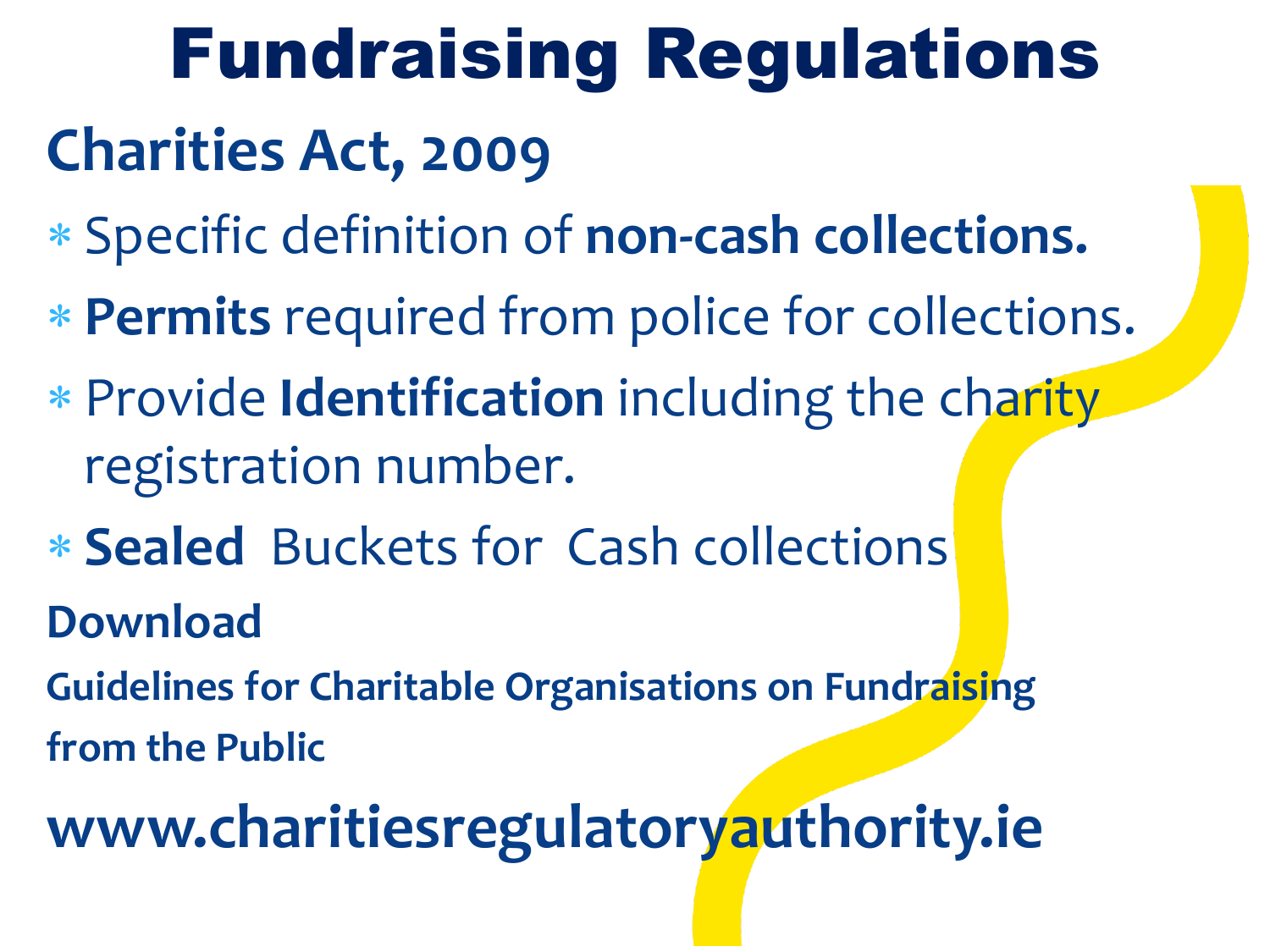### 3 Types of Not for Profit Organisations

Those that **wonder** what is happening

Those that **watch** what is happening

Those that **make things happen** 

## **Which is yours?**

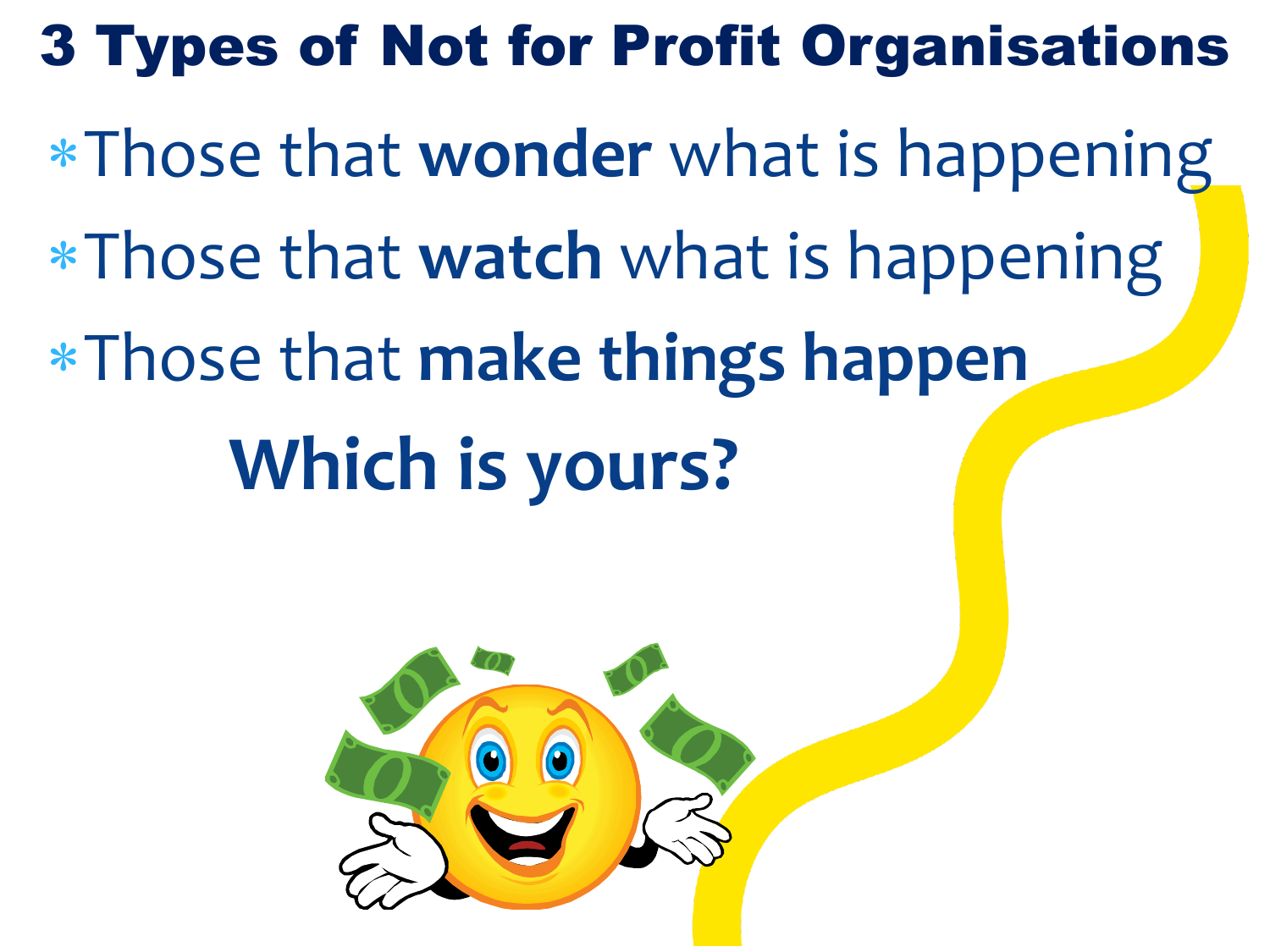## Useful Websites

- •[www.communityfoundation.ie](http://www.communityfoundation.ie/)
- •[https://www.communityfoundation.ie/grants/g](https://www.communityfoundation.ie/grants/grants-support-hub) rants-support-hub ( A video guide)
- **CFI are launching their Environment and Nature Fund on the 17th May 2019**
- •[www.udaras.ie](http://www.udaras.ie/)

•www.charitiesregulatoryauthority.ie

• [grantsinfo@irlfunds.org](mailto:grantsinfo@irlfunds.org)